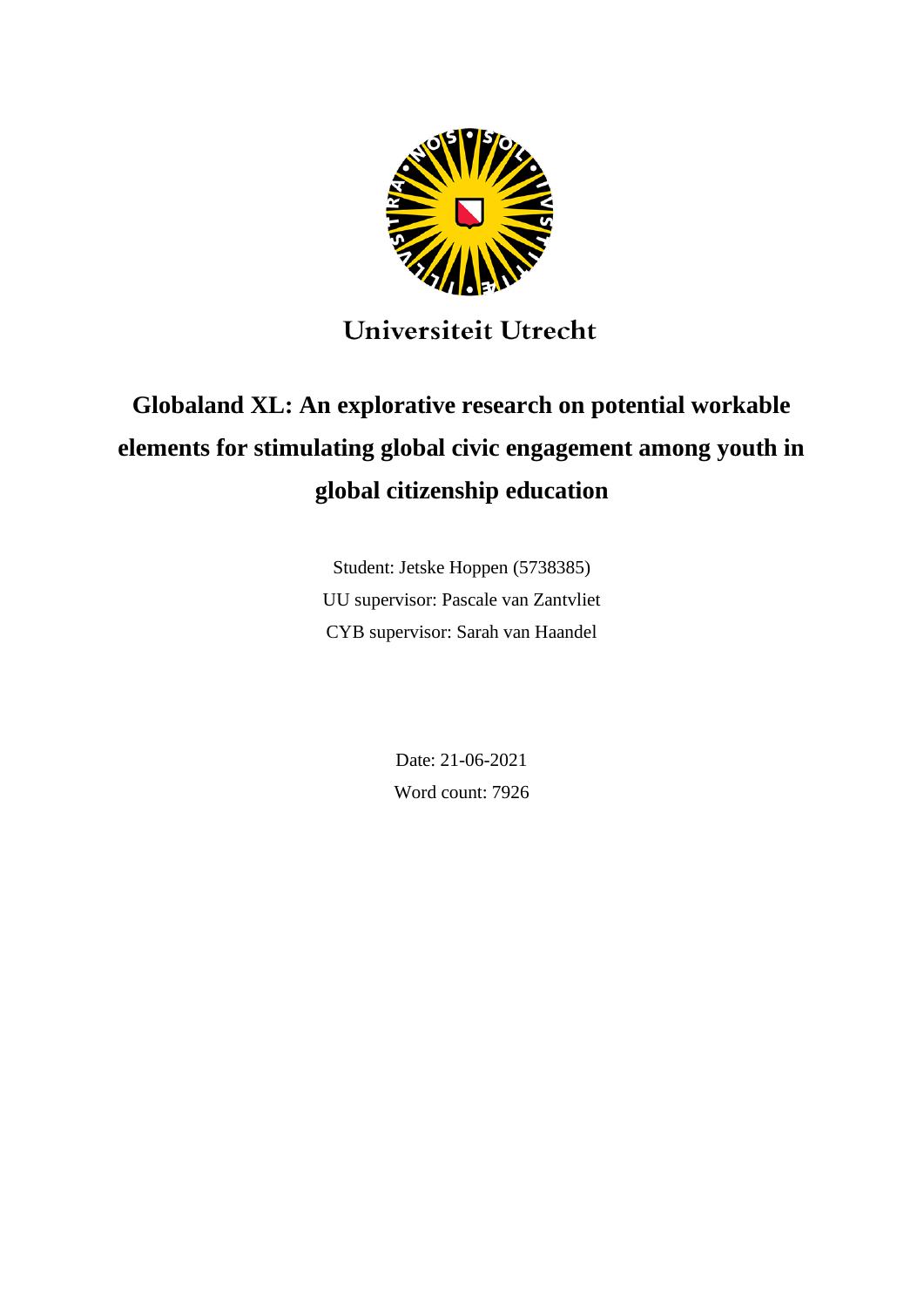#### Abstract

The goal of this explorative study was to gain insight in potential workable elements and preconditions for stimulating global civic engagement among youth in global citizenship education, in order to further develop the program theory of the *Globaland XL* program. *Evidence-based* insights from the literature were synthesized with *practice-based* insights derived from interviews with students (N=6), teachers (N=4) and experts (N=5) involved in global citizenship education. Six potential workable elements were synthesized in the impact theory: global knowledge, global consciousness, multiple perspectives, critical thinking, self-efficacy and active learning. Five preconditions were synthesized in the process theory: a structural approach in school, school democracy, an open pedagogical climate, connection to experiences of students and willingness to take action. A document analysis showed that global knowledge, global consciousness and active learning were described in the Globaland XL program. Other elements were not or fragmentarily recognized in the program, a justification for the program activities was missing. It is recommended to expand the program theory with a theoretical foundation for the program activities.

*Key words:* Global citizenship education, global civic engagement, program theory, workable elements

#### Abstract

Het doel van dit exploratieve onderzoek was om inzicht te krijgen in potentieel werkzame elementen en randvoorwaarden voor het stimuleren van mondiale maatschappelijke participatie onder jongeren in het wereldburgerschapsonderwijs, om de programma theorie van het Globaland XL project uit te bereiden. Wetenschappelijke inzichten uit de literatuur werden gecombineerd met praktijk-inzichten verkregen door interviews met leerlingen (N=6), docenten (N=4) en experts (N=5) die betrokken zijn bij wereldburgerschaponderwijs. Zes potentieel werkzame elementen zijn gesynthetiseerd in de impact theorie: mondiale kennis, mondiaal bewustzijn, meerdere perspectieven, kritisch denken, zelfeffectiviteit en actief leren. Daarnaast zijn er vijf randvoorwaarden gesynthetiseerd in de procestheorie: een structurele aanpak, school democratie, een open pedagogisch klimaat, aansluiten bij de belevingswereld en actiebereidheid. Een documenten-analyse wees uit dat mondiale kennis, mondiaal bewustzijn en actief leren naar voren kwamen in het Globaland XL project. Andere elementen kwamen niet of fragmentarisch naar voren in het project, een verantwoording voor de projectactiviteiten ontbrak in zijn geheel. Het wordt aanbevolen om de programma theorie uit te bereiden met een theoretische onderbouwing voor de programma-activiteiten.

*Sleutelwoorden:* Wereldburgerschap, mondiale maatschappelijke participatie, programma theorie, werkzame elementen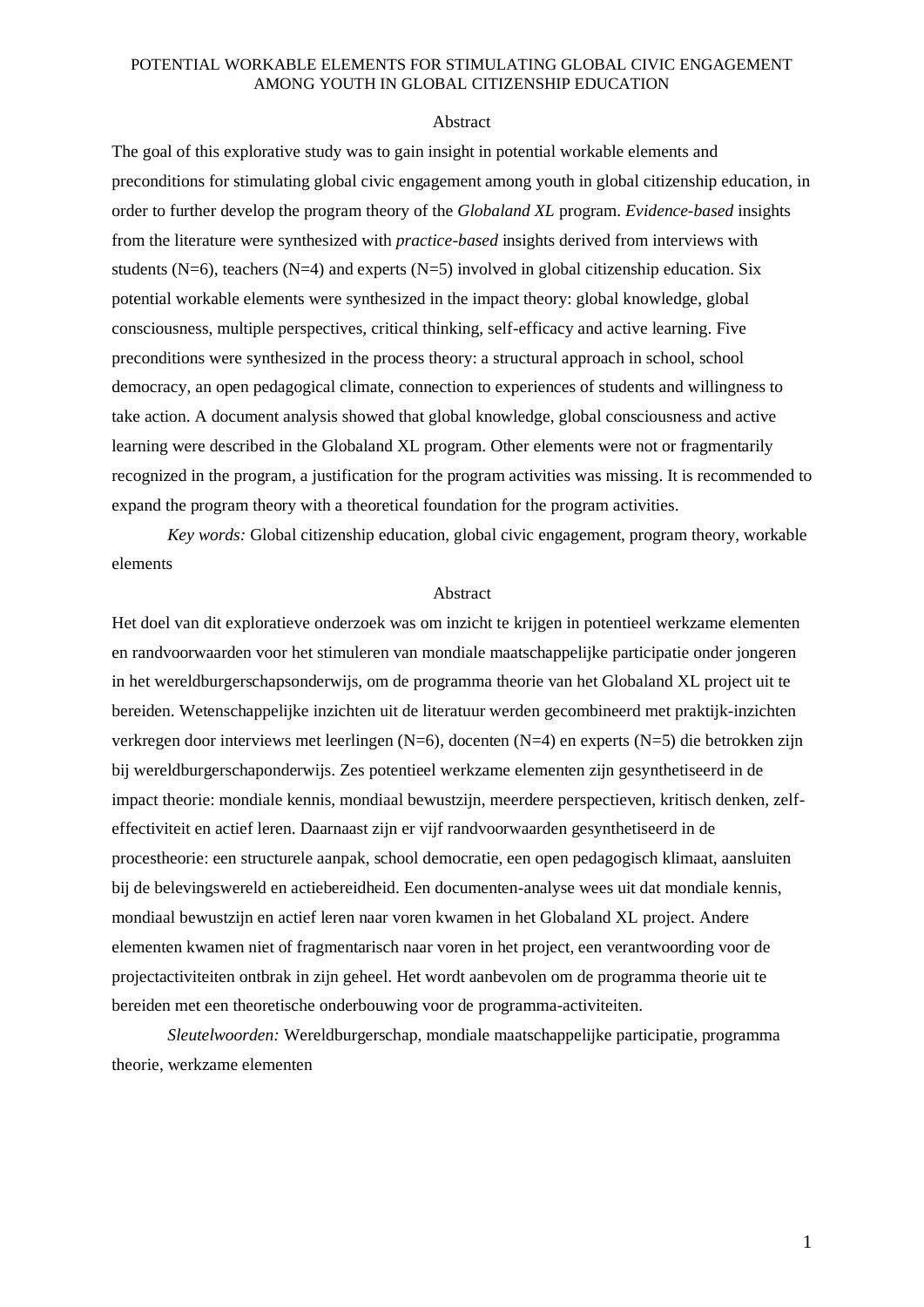#### **Introduction**

## **Globaland XL: An explorative research on potential workable elements for stimulating global civic engagement among youth in global citizenship education**

Due to globalization, problems such as global warming, poverty, social injustice and armed conflict do not stop at the borders of a country. To solve global societal issues that arise in the world it is important to prepare youth for their role as global citizens. Global citizenship refers to the knowledge, skills, values and attitudes people need for securing a world which is more just, peaceful, tolerant, inclusive, secure and sustainable (UNESCO, 2014). The attention for educating youth to become global citizens has increased over the last decades. In this line, high schools in the Netherlands are obligated by law to educate students about active citizenship and social integration since 2006 (Inspectie van het onderwijs, 2016).

Global citizenship is a concept that has been defined in many ways and in many contexts. Morais and Ogden (2011) found three frequently reoccurring components of global citizenship. Namely, *social responsibility, global competence* and *global civic engagement*. *Social responsibility* is understood as the perceived level of interdependence and social concern to others, to society and to the environment (Morais & Ogden, 2011). *Global competence* is understood as actively seeking to understand others' cultural norms and expectations and using this knowledge to interact and work effectively outside one's environment. *Global civic engagement* is understood as the demonstration of action and/or predisposition toward recognizing local, state, national and global community issues and responding through actions such as volunteerism, political activism, and community participation. This includes youth to engage in purposeful local behaviors that advance a global agenda (Morais & Ogden, 2011). In all definitions of global citizenship, the ultimate goal is that people start effectively engaging in global issues, and thus practice global citizenship (Daens et al., 2011).

Dutch youth practice these aspects of global citizenship to some degree. Related to the aspect of social responsibility, Van Gent and colleagues (2012) found that youth in the Netherlands generally endorse principles of shared responsibility and mutual dependence with regard to global civic issues. The International Civic and Citizenship Education Study (ICCS) found similar results with regard to the attitudes of youth towards civic issues in their close environment. However, only 20% of youth reported that they found protection of the environment and developmental help important aspects of citizenship (Munniksma et al., 2017). With regard to the global competencies of Dutch youth, the ICCS shows that Dutch students estimate their citizenship competencies at a lower level than students in most other countries (Munniksma et al., 2017). It seems that when issues become distant, and behaviors become complex youth have more difficulties with practicing citizenship.

Related to the global civic engagement of Dutch youth, the civic and political involvement and participation of Dutch students is lower than in most other countries (Munniksma et al., 2017). Another study on global civic engagement examined to what extent youth engage in behaviors that are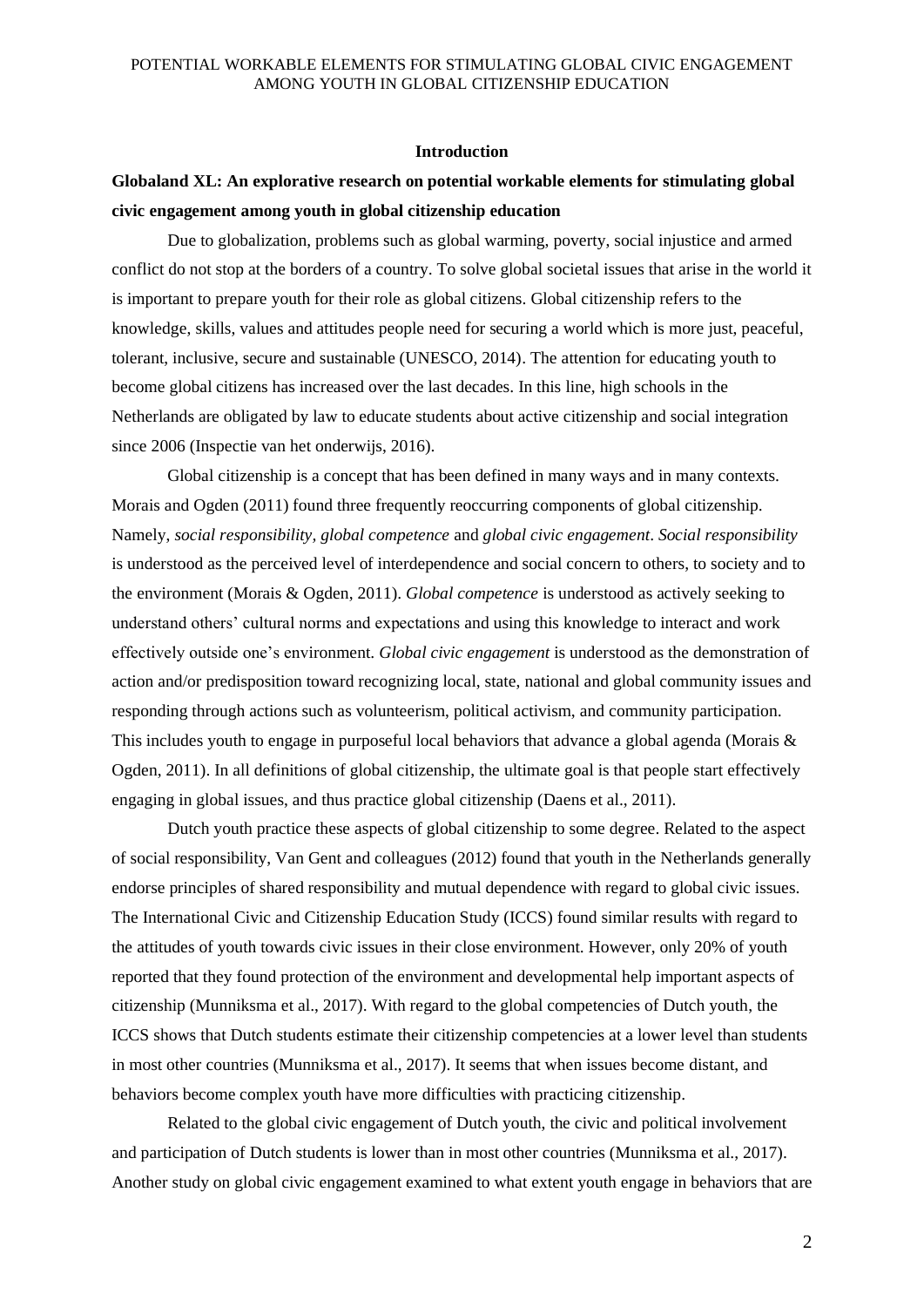sustainable for nature and society (Van Gent et al., 2012). The results show that youth are quite sustainable with regard to water and electricity use, mobility and recycling. Youth are not very sustainable in their consumer behaviors and in searching for information and giving an opinion on global issues. Half of the youth donate to charity or do charity work. This research shows that Dutch youth do not practice global citizenship, and especially global civic engagement, in large numbers.

Many studies stress that to achieve the intended behavioral change (global civic engagement) youth need to acquire new knowledge, adopt new attitudes, develop competencies and eventually change their behavior (Munniksma et al., 2017; Daens et al., 2011). However, insights in how global citizenship education can effectively stimulate global civic engagement are scarce. The limited success of education to broadly change individual behaviors and collective action is primarily due to unsubstantiated assumptions about the relationship between knowledge and behavior and the failure to implement behavioral theories in educational philosophies (Frisk & Larson, 2011). Because of the growing relevance of global citizenship, it is useful to gain insight in effective ways in which global citizenship education can contribute to global civic engagement in practice. Therefore, the aim of this study is to explore workable elements that stimulate global civic engagement among youth in global citizenship education.

#### **Globaland XL program from Cross Your Borders**

The commissioning party for this research is Cross Your Borders (CYB), an organization committed to educational projects for global citizenship (Cross Your Borders, 2021). CYB organizes projects in high schools about global sustainability, social injustice and human rights. Their goal is to create awareness of global injustice, help youth formulate an opinion on these subjects and stimulate them to take action for these causes. Globaland XL is one of the educational programs of CYB in which students govern their own virtual country and play games addressing global issues. The program is developed in practice and is being improved on the basis of evaluations from high school teachers and students. CYB is interested in the extent to which the Globaland XL program contains workable elements for stimulating global civic engagement among youth. This can be taken into account in the further development of the program. This way the evidence-base of the intervention can be expanded, and new direction can be given towards achieving the goal to encourage youth to engage in global issues. This is beneficial because of the question for educational programs with a theoretical and practical foundation.

#### **Potential workable elements**

Workable elements are the elements from an intervention that cause effectiveness of the intervention (Wartna et al., 2012). In practice driven research these elements should be derived from *evidencebased* workable elements as well as *practice-based* insights (Wartna et al., 2012). *Practice-based*  insights are derived from the practical knowledge and experiences of stakeholders. *Evidence-based* insights are based on scientific knowledge and should be effective across specified environments. Combined, these insights are called potential workable elements. In this study, evidence-based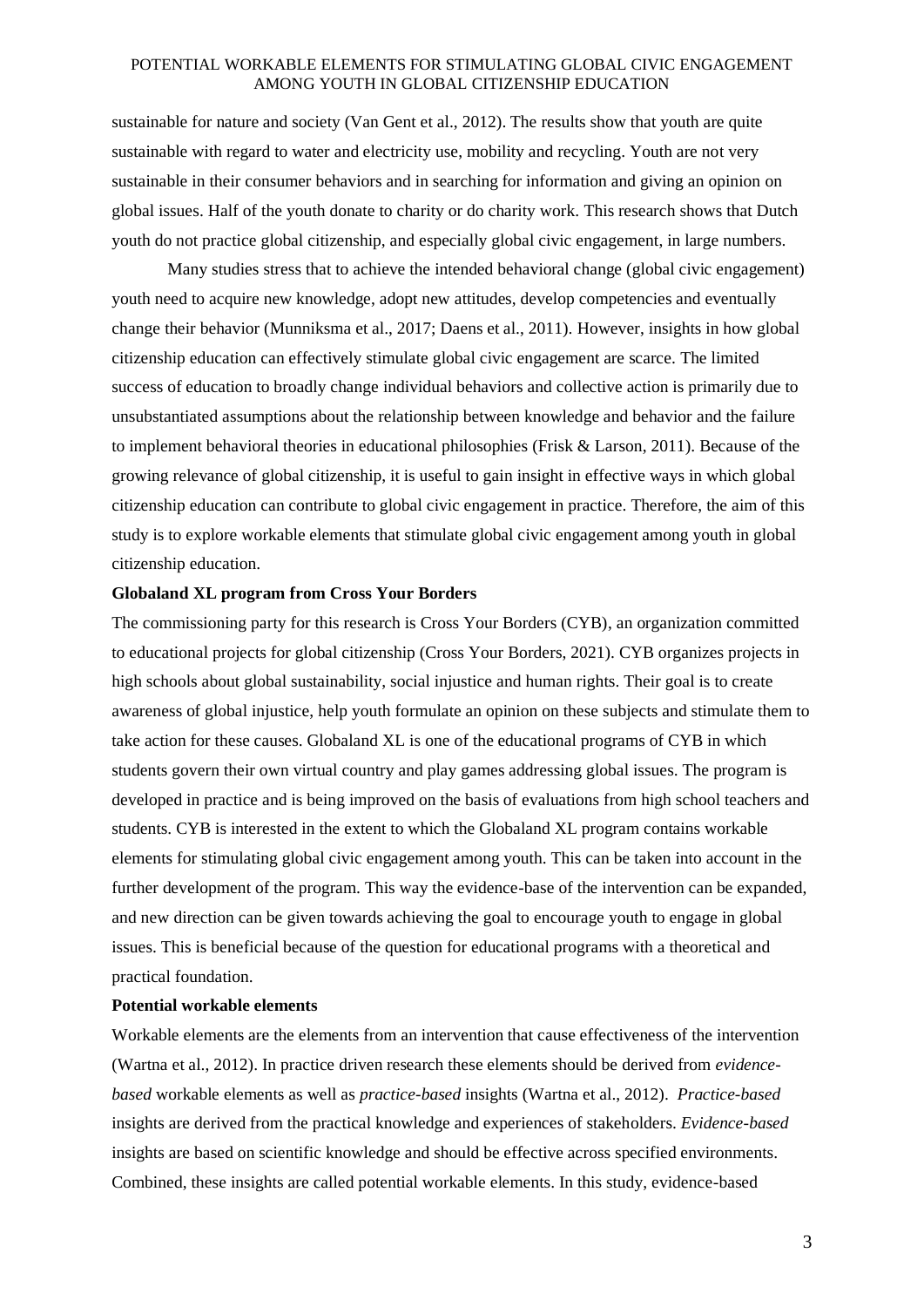insights will be combined with practice-based insights to define potential workable elements for stimulating global civic engagement in global citizenship education. An intervention can be considered promising if it contains potential workable elements (Veerman, 2008).

#### **Program theory**

Workable elements are described in the program theory of an intervention. The program theory is the set of assumptions about the manner in which a program relates to the benefits it is expected to produce and the strategy and tactics the program has adopted to achieve its goals (Rossi et al., 2004). Within the program theory a distinction can be made between the *impact theory* and the *process theory* (Kesselring et al., 2013). The *impact theory* describes and justifies the means by which the program expects to bring about its intended effects, connecting the program activities with the program goals (Rossi et al., 2004). The *process theory* describes the essential preconditions for successfully implementing the intervention. This contains information about the needs of the target population and the requirements needed from the organization and staff. When the program theory is described insufficiently the intervention cannot be adequately evaluated on its effectiveness (Rossi et al., 2004). In this case the program theory can be evaluated and refined.

#### **Research goals**

The following research questions are formulated:

RQ1: What are potential workable elements and preconditions for stimulating global civic engagement among youth in global citizenship education?

RQ2: To what extent are potential workable elements and preconditions for stimulating global civic engagement among youth present in the Globaland XL program from Cross Your Borders?

#### **Methods**

The current research has an explorative character. In the first phase of the study evidence-based and practice-based workable elements and preconditions for stimulating global civic engagement in global citizenship education were identified (RQ1). Evidence-based workable elements were identified on the basis of a systematic literature review. Practice-based workable elements were identified on the basis of interviews with stakeholders in citizenship education. In the second phase of the study a document analysis was conducted to state to what extent the workable elements are present in the Globaland XL program (RQ2).

#### **Potential workable elements**

#### **Literature study**

A systematic literature review on workable elements for stimulating global civic engagement in citizenship education was carried out (Xiao & Watson, 2019). The search was expanded to find workable elements in citizenship education because little research including both global civic engagement and citizenship education was available. Workable elements were connected with effective strategies for behavioral change (Kok et al., 2016).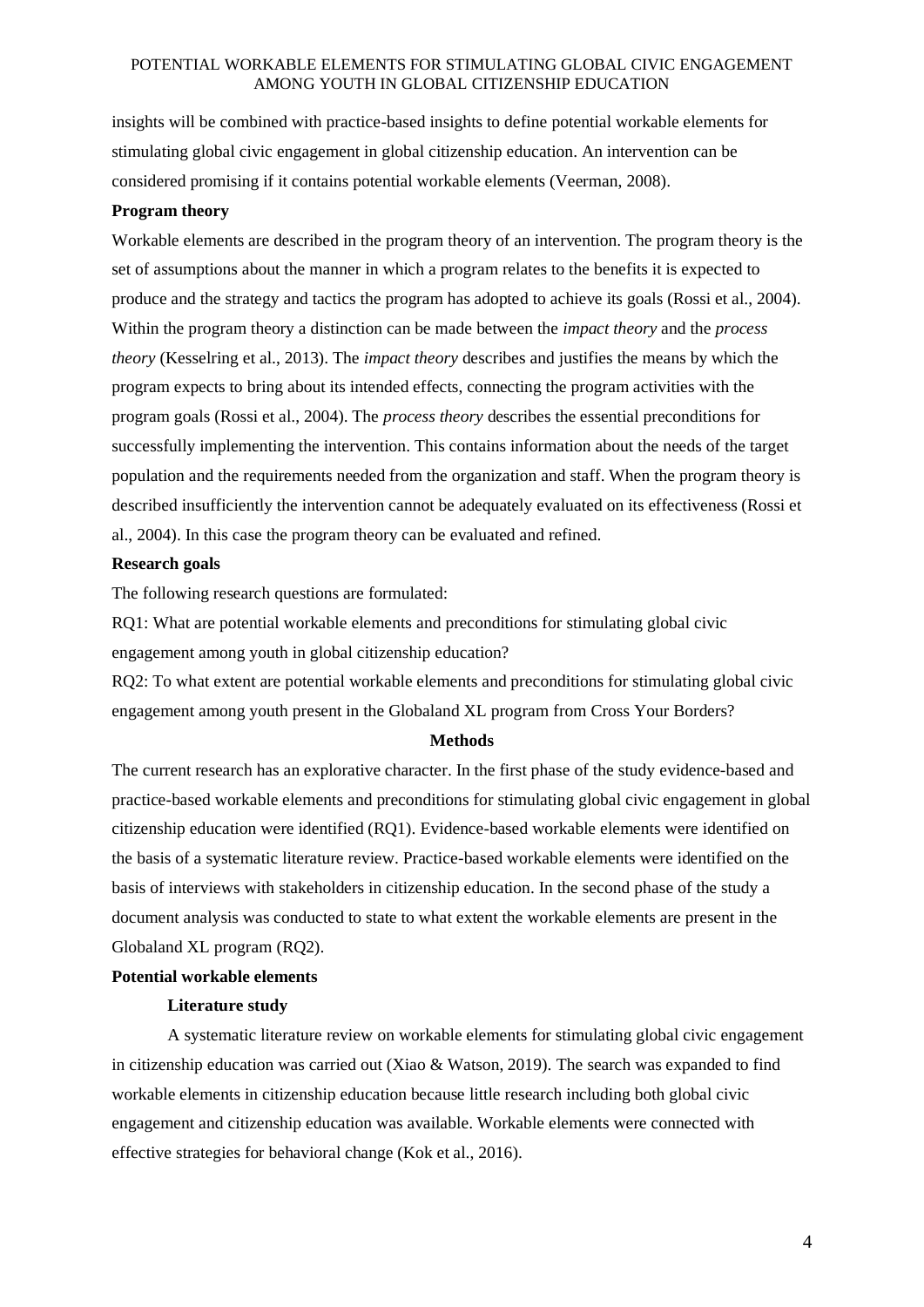*Search strategy and screening.* A search for literature was conducted by using the following search words in English and Dutch: 'global citizenship education' and 'global civic engagement' in combination with 'workable elements', 'effective teaching method\*' or 'transformative learning'. Searches were conducted in Google Scholar and Web of Science. Possibly relevant studies were included on the basis of research titles. Subsequently, abstracts of the studies were read to determine further inclusion. Selection criteria for inclusion were that the study is peer-reviewed, conducted in a Western country, covers insights in effective teaching strategies and is aimed at education. Searches were conducted between 25<sup>th</sup> of February 2021 and 1<sup>st</sup> of April 2021. After reading the titles and abstracts, 29 studies were included. After reading the whole research papers twelve studies were included in the final literature review. Findings in the literature were synthesized into workable elements for stimulating global civic engagement.

#### **Interviews**

*Participants.* Interviews were held with experts in the field of citizenship education, citizenship teachers and high school students to gain multiple perspectives on practice-based workable elements.

*Expert-interviews.* Five experts were recruited through various organizations that specialize in (global) citizenship education. A snowball method was used to recruit expert participants, organizations that were approached to start the snowball method were SLO, the University of Utrecht and Nuffic. When experts responded that they did not want to participate they were asked if they knew other people who could be approached. Experts were approached through an information letter send by E-mail or LinkedIn.

*Teacher-interviews.* Four citizenship teachers were recruited to participate in the research. Teachers had at least five years of experience in teaching global citizenship education. In the Netherlands teachers are generally seen as experienced teachers after five years. Teachers at schools from different regions and educational levels were recruited. A convenience sample was used for recruiting teachers. Teachers were approached through the network of CYB, the network of UNESCO-schools, the global citizenship network and the personal network of the researcher.

*Student-interviews.* Six high school students were recruited through the Globaland XL program. A convenience sample was used for determining the schools and classes in which participants were recruited. Within the class two students were randomly selected and asked to participate. The participants were both boys and girls aged between 13 and 14. The participants were students from schools in the Netherlands with the educational levels vmbo, havo and vwo.

*Procedure.* Semi-structured interviews with 15 stakeholders in citizenship education were conducted. On the basis of the literature analysis topic lists were created. The topic list for experts and teachers included questions about their experiences with global citizenship education, their thoughts about the elements derived from the literature and their perception of the generalizability of the elements. The topic list for students included questions about their experiences with the Globaland XL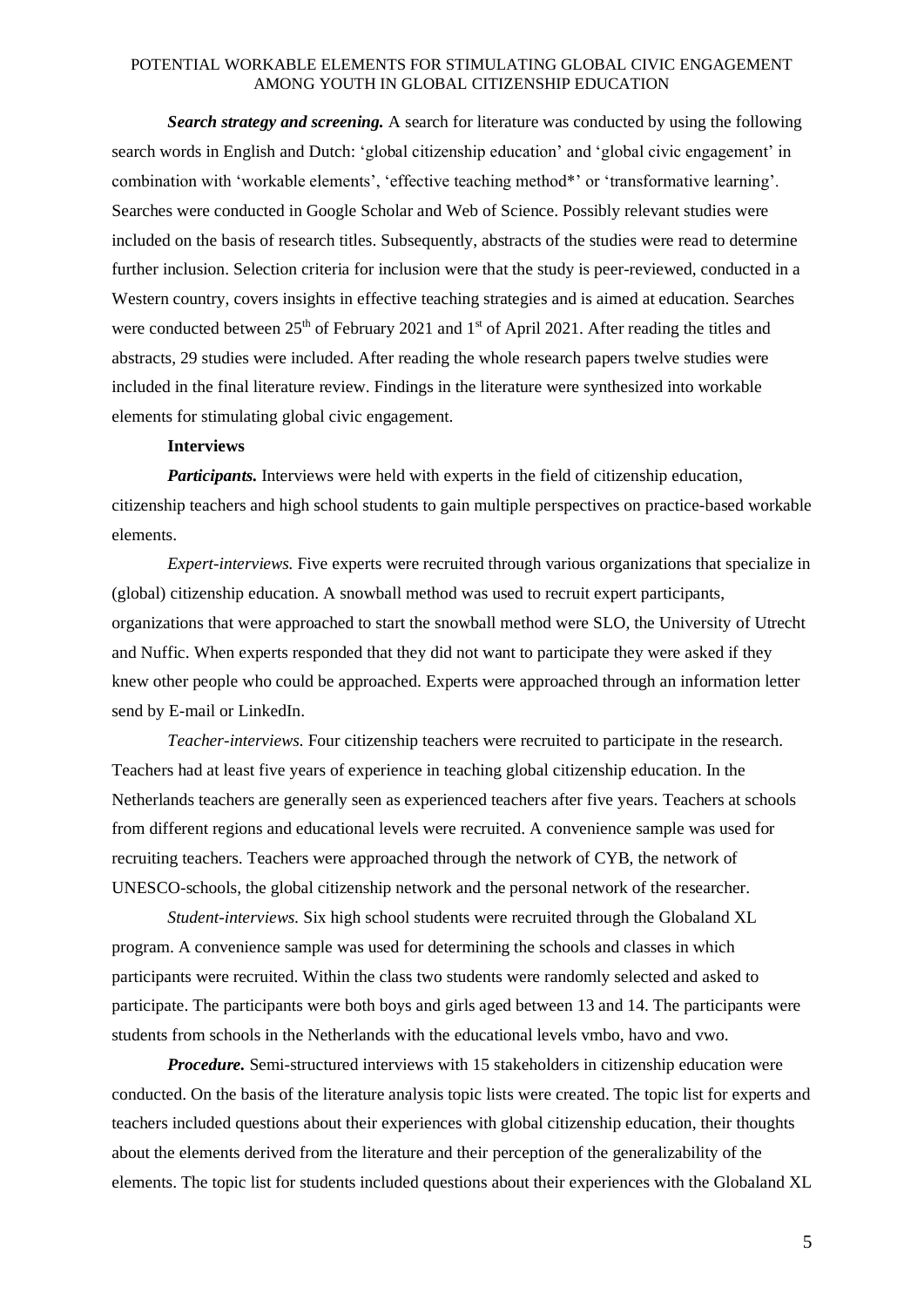program, their behavioral intentions related to global civic engagement and general motivators and barriers for global civic engagement. The topic lists were adapted when necessary.

Interviews with experts and teachers were conducted through Microsoft Teams and took 45- 60 minutes. Interviews with students were conducted in school and took 15 minutes. At the beginning of all interviews, participants were informed about the goal and structure of the interview. Participants signed an informed consent and were asked to give permission for audio recording the interview. Recordings were deleted after the completion of the study and data were processed according to the guidelines of the Utrecht University Student Ethics Review.

*Interview analysis.* The interviews were transcribed to preserve the reliability of the data. The data were analyzed in the program NVivo. The grounded theory approach was used for the interviewanalysis (Verhoeven, 2011). The Constant Comparative Method (CCM) was used to derive potential workable elements (PWE) and preconditions (PC) from the interviews (Boeije, 2002). The content of workable elements and preconditions was deepened with underlying dimensions that participants brought up, these subdimensions were numbered (1.1, 1.2 etc.). The analysis with the CCM included three steps. Participants were divided in three groups: students, teachers and experts. First, a comparison within a single interview was made. Subsequently, a comparison within the groups was made. Lastly, a comparison between the groups was made.

#### **Synthesis of workable elements and precondition**s

Workable elements were synthesized from the evidence-based and practice-based findings. Dimensions that were found in the analysis of the interviews were compared and connected with the findings from the literature. The final formulated workable elements and preconditions were used in the assessment scheme of the document analysis.

#### **Document analysis**

Globaland XL contains a startup of the program, seven educative games in which youth learn about global issues, and four similar game rounds in which students govern their own country. CYB does not have a specific description of the program theory. Therefore, documents and video's that are used as a preparation of and during the program were used for the document analysis. An overview of these documents is presented in Table A5 (Appendix A). An assessment scheme was used to determine to what extent each workable element and precondition is present in each part of the Globaland XL program (Baar et al., 2007). A five-point ordinal scale was used in the assessment scheme. Classifications that were used are: "- -" (missing/unknown), "-" (somewhat described), "+/-" (clearly described), "+" (clearly described and somewhat justified) and "++" (clearly described and clearly justified). The classifications were slightly different than in the study of Baar and colleagues (2007) to make a clear distinction between judging if an element was described or justified. The assessment is an estimation of the extent to which the workable elements and preconditions are present in the Globaland XL program, so it is not a strict judgement (Baar et al., 2007).

#### **Results**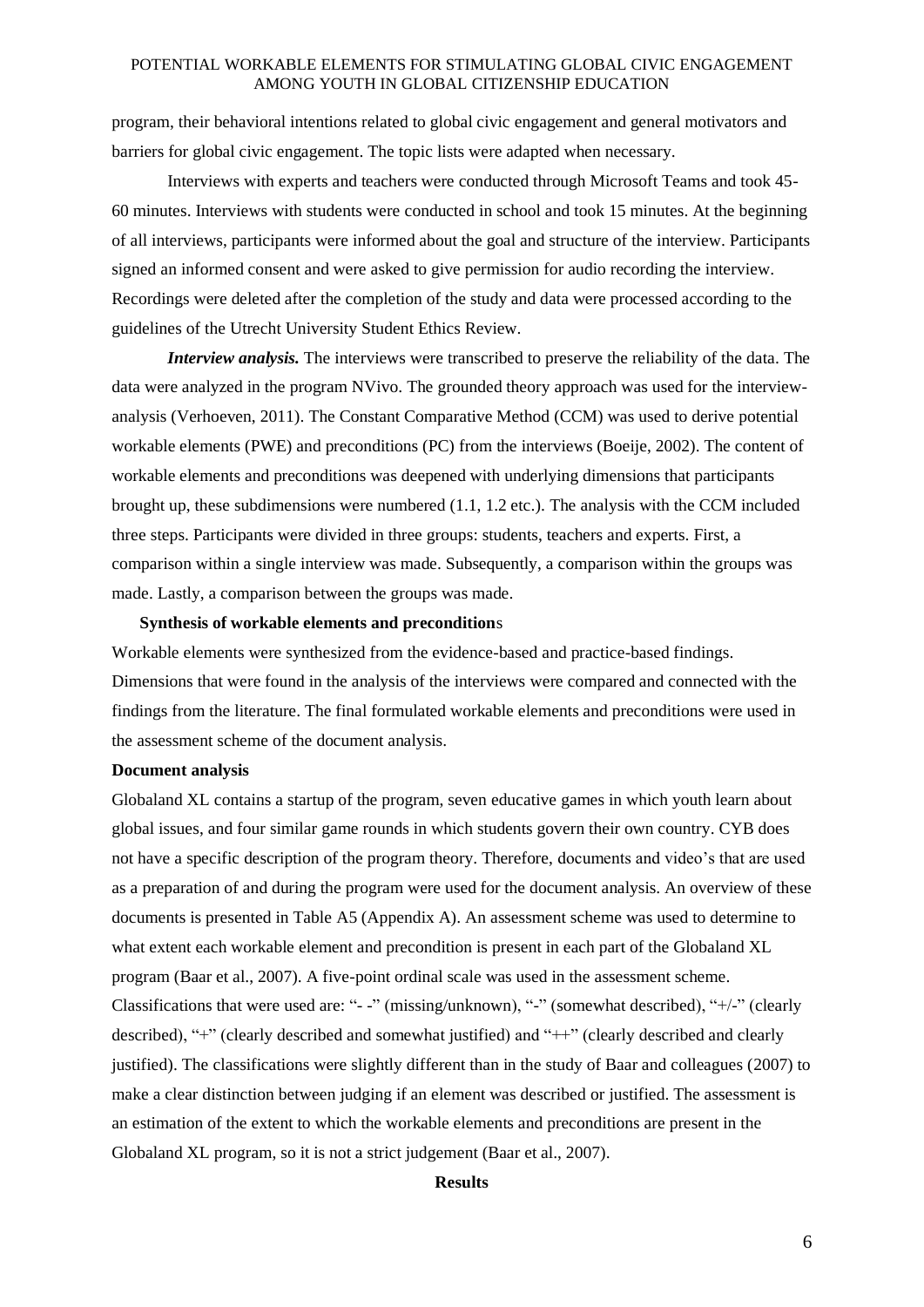#### **Evidence-based workable elements (literature review)**

Workable elements for teaching (global) citizenship that were found in the literature were described in the impact and process theory. For each workable element strategies for promoting the element were included. An overview of the studies and workable elements is presented in Table A1 (Appendix A).

#### **Impact theory**

*Global knowledge.* Global knowledge is the first step in promoting global civic engagement (Lorenzini, 2013). Youth need to be aware of and knowledgeable about issues of global concern, including the underlying causes of global structural injustices (Lorenzini, 2013; Brown, 2018; Davies, 2006). This includes knowledge of global, political, economic and social structures as well as an understanding of global interdependence (Lorenzini, 2013; Davies, 2006). Local and global component of global issues should be connected (Sklad et al., 2016). Knowledge is essential but not sufficient in promoting global civic engagement (Lorenzini, 2013; Youniss et al., 2002; Manganelli et al., 2014).

*Promoting global knowledge.* Daens et al (2006) report that youth need to be given information in a way that makes them sensitive to global themes. This happens mostly through personal encounters, testimonials and films.

*Global consciousness.* Global consciousness refers to the recognition of the civic and social responsibilities of living in a global community (Lorenzini, 2013; Daens et al., 2006). This includes the recognition that global issues impact our lives and that our decisions and actions affect the lives of others across the globe. In recognition of global interdependence and social responsibility students can become motivated to address global issues.

*Promoting global consciousness.* In raising consciousness, it is important to trigger an emotional reaction (Daens, et al., 2006). Highlighting global-local connections and providing students with opportunities to hear personal accounts of those who have suffered global injustice can be one means of fostering this global consciousness (Lorenzini, 2013).

*Multiple perspectives.* An attitude of understanding and respect is an important step towards changes in global civic engagement. Transforming frames of mind occurs through exploring different viewpoints and recognizing that knowledge is incomplete (Brown, 2018). Efforts in global citizenship education should pay attention to multiple perspectives and challenging students' worldviews (sklad et al., 2006; Nieuwelink et al., 2016). Students should be confronted with other opinions and learn to substantiate their own opinion. Critical reflection and understanding are important before steps can be taken towards change (Brown, 2018; Veugelers et al., 2018; Eidhof, 2020).

*Promoting multiple perspectives.* A dialogical didactic was found as an effective strategy to promote the citizenship competencies of students (Eidhof, 2020). This is a didactic based on the idea that students should learn that themes can be approached from different perspectives and that a conversation about these perspectives is possible (Eidhof, 2020). During the dialogue, students should participate actively, get the opportunity to formulate their own perspectives and react on each other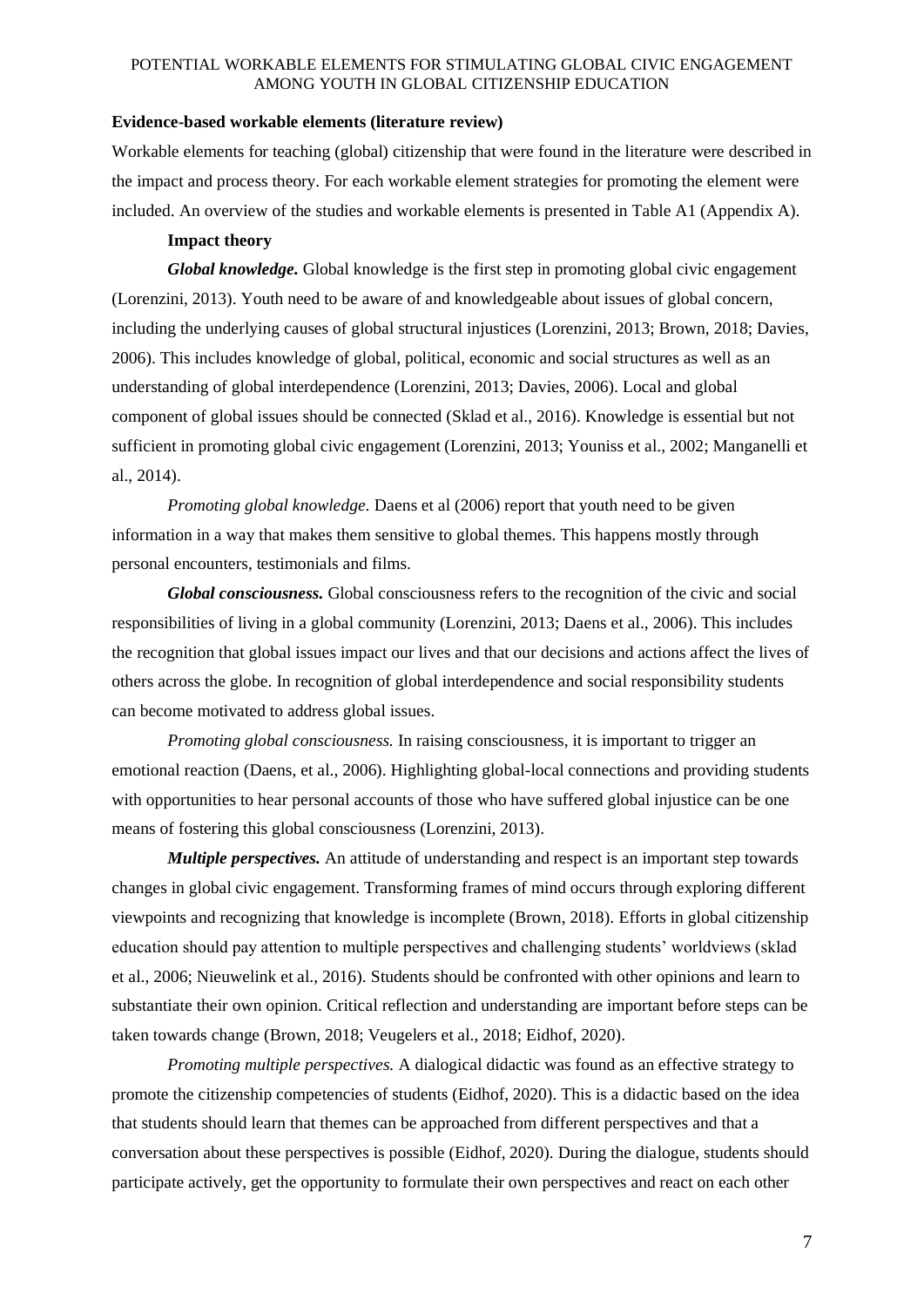(Nieuwelink et al., 2016). More studies endorse the importance of opening up a true dialogue and discussing issues in the classroom in citizenship education (Sklad et al., 2016; Tourney-Purta, 2002; Veugelers, 2008).

*Citizen self-efficacy.* In order to promote global civic engagement, students need to develop a sense of self-efficacy (Davies, 2006). When learning about global issues students can become depressed and overwhelmed by the intractability of these injustices. Students may feel that they lack the tools and knowledge to facilitate change (Lorenzini, 2013). Citizen self-efficacy refers to adolescents' belief about their capability to perform activities regarding citizenship participation at or outside school (Manganelli et al., 2014). Lorenzini (2013) defines this concept from a global scope as the empowerment to affect change given global knowledge. Students need to know how to affect change and have confidence that an individual can make a difference in the world. Brown (2018) adds on by emphasizing the importance of individuals working together to transform society little by little.

*Promoting citizen self-efficacy.* Citizen self-efficacy can be promoted by creating possibilities for success experiences in a defiant, meaningful context and raising awareness about the success of social movements, which have fought injustice in the past (Eidhof, 2020; Brown, 2018). Furthermore, providing students with strategies for participation and involvement and making use of role models who are working to address global injustices can promote self-efficacy (Lorenzini, 2013; Kok et al., 2016). Teachers should fulfill an exemplary role by adopting a critical attitude towards their own lifestyle as well as towards one-sided, over-simplified information on the lifestyle of others (Daens, et al, 2011).

*Experience-based learning.* Experience-based learning is an effective strategy for stimulating global citizenship (Daens et al., 2011). Experiential learning increases knowledge about and interest in civic issues and increases civic skills (Brunell, 2013). Some studies suggest experience-based learning strategies within school such as watching documentaries, educative games or group conversations (Daens et al., 2011). In these experience-based methods students learn to empathize with other cultures by imagining the daily lives of others. Other studies emphasize that students should gain experience with practicing citizenship outside of school, like some form of communityservice (Davies, 2006). Both ways of experience-based learning suggest active and participative strategies to promote civic engagement. Eidhof (2020) notes the importance of reflection on experiences of students and allowing students to choose which (civic) activities they join.

#### **Process theory**

*School-wide approach.* Schools achieve the best results in fostering civic engagement when they rigorously teach civic content and skills (Tourney-Purta, 2002). Chances on effects of citizenship education are heightened when the global dimension has a structural place in schools (Daens et al., 2011; Nieuwelink et al., 2016; Eidhof, 2020). Cross-curricular learning outcomes should be determined in a clear, overarching and integral way (Daens et al., 2011; Veugelers et al., 2008). Alignment and collaboration between the subjects in school is essential. Additionally, global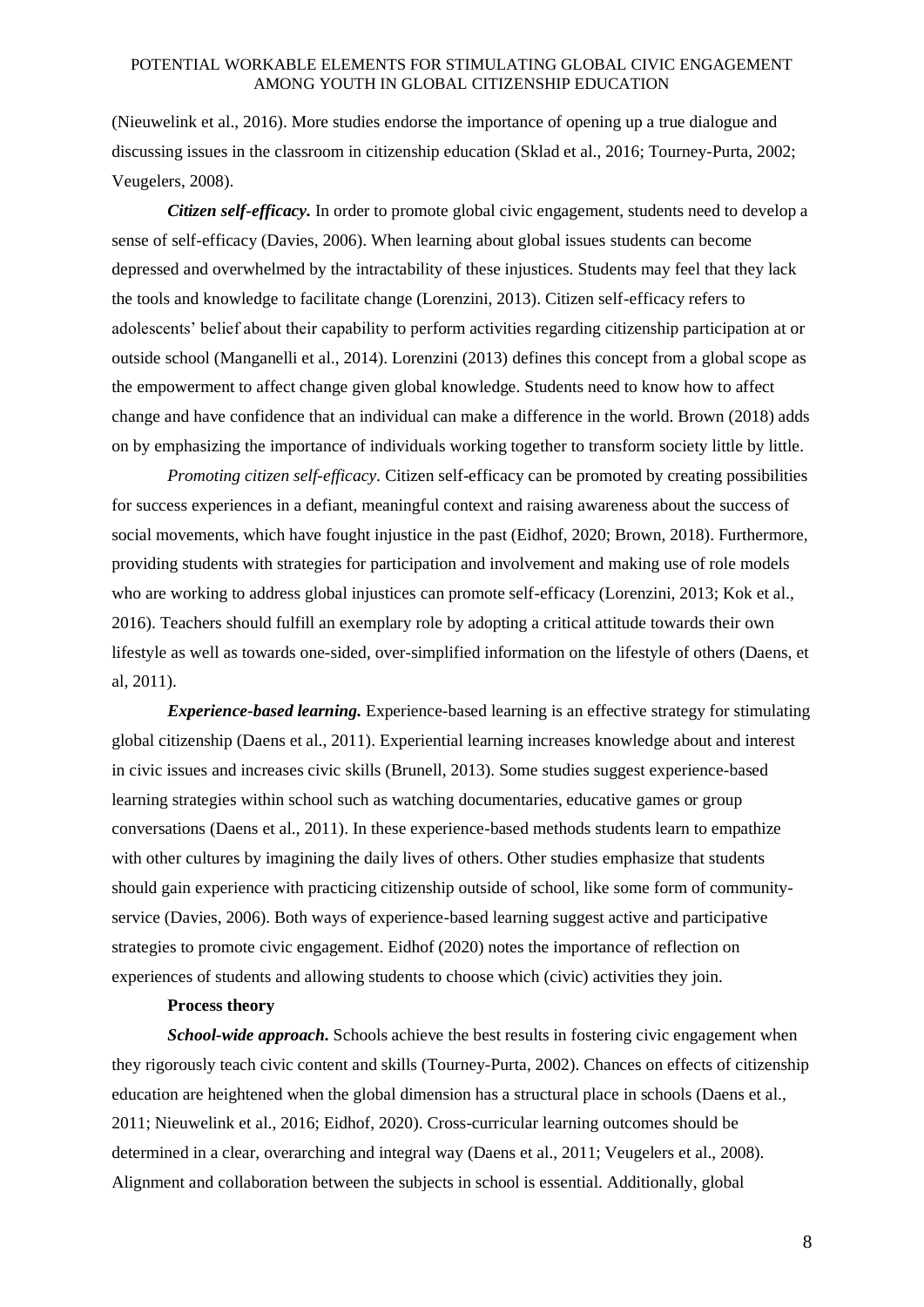citizenship should have a clear place in the formal curricula (Veugelers et al., 2008; Tourney-Purta,2002).

*School democracy.* Most descriptions of education for global citizenship stress the importance of democracy and human rights. If students are to be educated in and for global citizenship and civic engagement this suggests that they should experience democracy and human rights in their daily lives at school. This means that students must have some role in the decisionmaking structures of the school (Davies, 2006, Tourney-Purta, 2002). School should be viewed as a microcosm for practicing with citizenship values, due process and orderly conflict resolution (Daens et al., 2011; Youniss et al., 2002) This precondition is related to the elements self-efficacy, multiple perspectives and experience-based learning.

*Open pedagogical climate.* In order to develop citizenship competencies an open pedagogical climate is essential. Students need to feel invited to develop themselves, express themselves and to discuss issues with others (Nieuwelink et al., 2016; Eidhof, 2020). Elements of such an open pedagogical climate are safety, acceptance, appreciation and openness (Nieuwelink et al., 2016). Ensuring an open classroom climate for discussing issues is helpful for schools in increasing civic knowledge and achieving civic engagement among youth (Tourney-Purta, 2002). This precondition can be related to the element multiple perspectives described in the impact theory. **Practice-based workable elements (interviews)**

Workable elements, preconditions and their underlying dimensions derived from practice-based insights will be discussed. The results of the comparison between groups indicated that there were no substantial differences in the workable elements that students, teachers and experts described. An overview of the workable elements and preconditions derived from practice-based insights is presented in Table A2 (Appendix A).

#### **Impact theory**

One third of the participants endorsed that **global knowledge** (PWE1) is an important first step towards civic engagement. Students should know about global issues (1.1). They should know about global systems (1.2) and about (global) political processes (1.3) in order to be able to understand global issues.

P- 11 (expert): *"If you don't see something about the importance of climate change, or about the importance of, so to speak, how money is distributed, rich and poor, power relations, discrimination, etc., then of course you won't worry about that either. So first a step has to be taken there"(1.1, 1.2).* 

Six participants recognized that students should develop **global consciousness** (PWE2). Students should be aware of how others influence their life and what the impact of their actions is on others, nature and the world (2.1). Students should be aware of their social responsibility in recognition of this global interconnectedness (2.2). Teachers have to make the connection between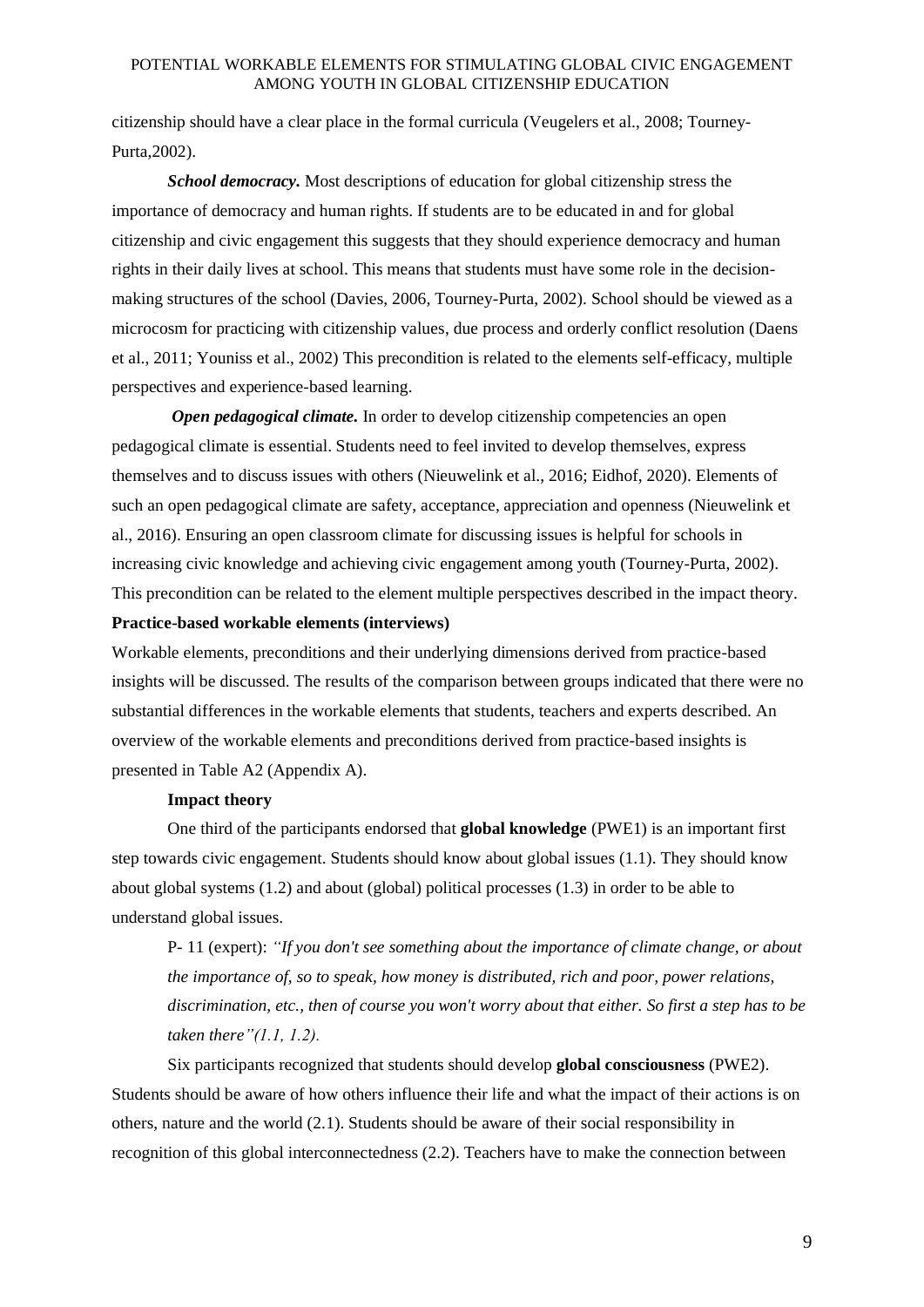abstract explanatory models on a global scale and the impact of these issues on a local scale (2.3), which triggers human interest and engagement.

R-10 (Expert): *"That is something that really appeals to students, I think that only if you know, or see that connection and when you know what effect your actions have on the world. Only then you can make a conscious choice in something" (2.1).*

According to five participants students have to learn about **multiple perspectives** (PWE3) on global issues. Students should develop the ability to understand viewpoints and experiences of others (3.1). By being confronted with different viewpoints students learn to reflect on their own frame of reference (3.2). In the classroom teachers should show the variety of perspectives on global issues (3.3).

R-10 (Expert): *"But also the focus on trying to shape education from different perspectives. So try to not just show a story from one side. But make it diverse, make sure everyone feels involved, and above all make sure that students realize that there is not necessarily one truth about a subject"(3.1, 3.3)*

Six participants endorsed that **critical thinking** (PWE4) is an important skill. Some participants experienced a tension between teaching citizenship values and staying away from being normative as a teacher. Teaching critical thinking skills leaves space for students to develop their own viewpoints. Critical thinking is important in stimulating global civic engagement because it helps students to reflect on the effectiveness of alternatives (4.1). Students should learn to deal with conflicting information and judge the reliability of sources (4.2). Students should critically question current global, economic and political systems (4.3) and students should learn to form and substantiate their own opinion (4.4).

R-9 (expert*): "What you often see is that global citizenship education rather focuses on individual behavioral change, we are going to try to get students to buy FairTrade and then society will be fine […] and there are voices that are very critical about that, and they will argue for critical citizenship education, which also calls attention to our way of life now, if we look to the west it still depends very much on a certain exploitation of what is happening in the global south" (4.1, 4.3).*

According to almost all the participants **self-efficacy** (PWE5) is important for stimulating global civic engagement. Self-efficacy is about the confidence of students in their abilities to participate (5.1). Students need to acquire knowledge on their possibilities to participate (5.2) and students need to belief and perceive that their actions have impact (5.3). Three participants noticed that it is important to be realistic about the impact of individual engagement and that students have to recognize the global and political processes they cannot influence (5.4). Teachers can support students to take small, concrete steps and actions (5.5). Additionally, teachers can make use of role models to show the impact people and movements can have and to inspire students to engage in global civic issues as well (5.6).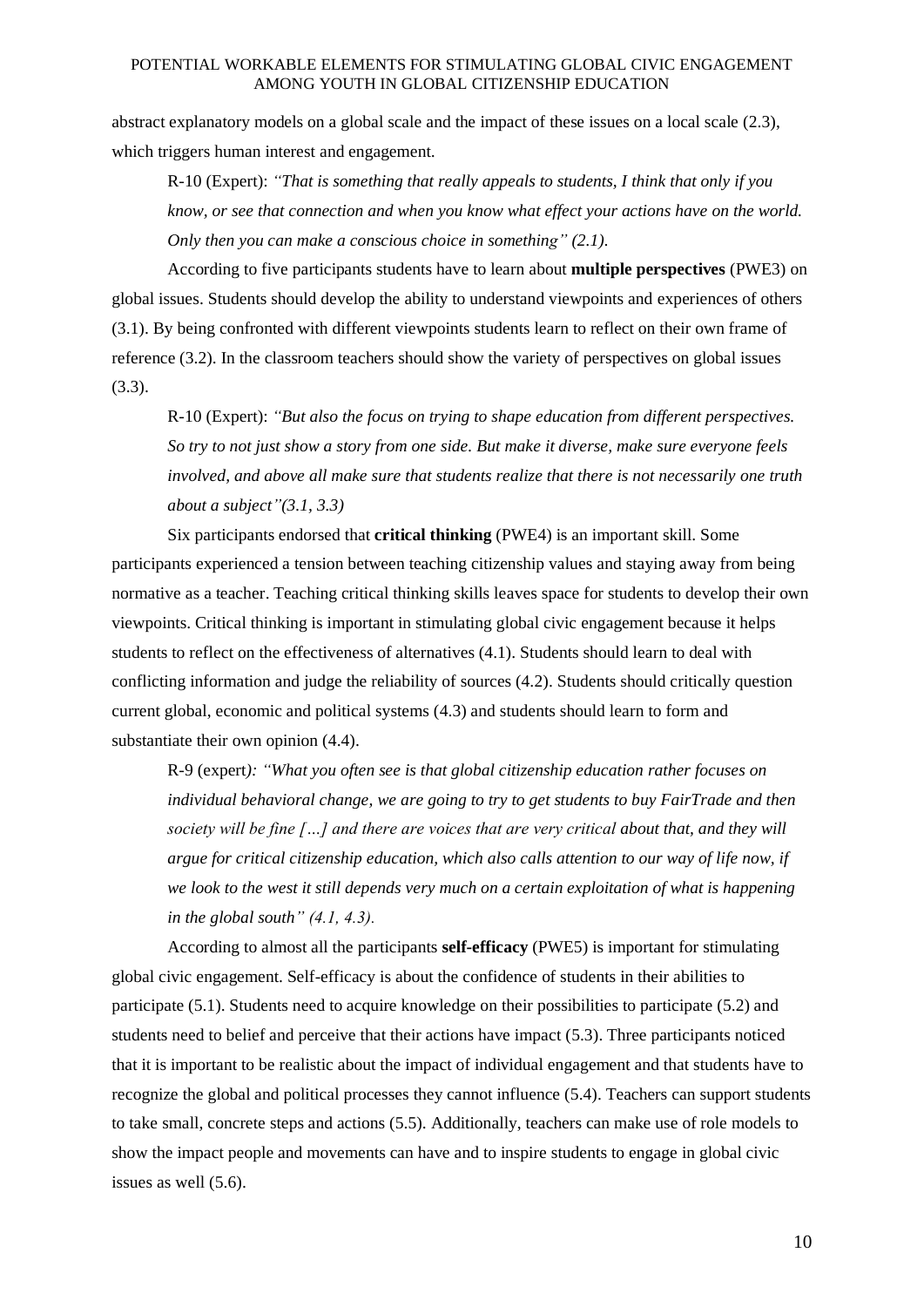P-14 (teacher): *"Eventually they learn that if you want to help, you can do it very easily and quickly. And you can make that complicated, but also very easy to do. And that it can be done in small simple steps. And that if you really want to do bigger things, then you can also bring in other people." (5.3, 5.5).*

Almost all the participants noted that **active learning** (PWE6) is a suitable method for stimulating global civic engagement as this method can be connected to the workable elements. Student-driven teaching methods such as problem-based and inquiry-based learning (6.1) allow students to acquire global knowledge, critical thinking skills and increase self-efficacy. One teacher suggested that the amount of freedom adopted in these projects should depend on the sensitivity of the global issue (6.2). Almost all students reported that they want to learn about global engagement in an (inter)active way (6.3). Experiences outside school helps students to actively connect different living worlds (6.4). Also, practical experiences with some form of civic engagement (6.5) can increase selfefficacy and an understanding of global issues. After these experiences students should reflect on their learnings (6.6).

P-11 (expert): *"And then you also get the idea that they want to do something about it, if you have made a cool assignment about how the city of utrecht deals with garbage, and you make a poster of it and it is put up in the town hall, of course the impact is many times greater than if you receive two lessons from a teacher who tells something about how the city of Utrecht deals with garbage. Then you just see it, so that's a whole different way of thinking about education, much more problem-driven"(6.1, 6.3, 6.4)*.

#### **Process theory**

In the interviews participants appointed five preconditions. First of all, half of the participants found a **structural approach in school** (PC7) important. Schools should develop a vision on global citizenship education (7.1), global citizenship should be implemented in all the subjects in school (7.2), in a coherent, insightful and goal-oriented manner (7.3). Additionally, employees in the school should collaborate to achieve this structural approach (7.4) One teacher noted that the school should be embedded in the local community (7.5).

P-13 (expert): *"What is important to make it successful it is actually similar to what the law says now, make sure you work from a vision in a coherent way on your goals. And do it purposefully. And that's what is often missing now" (7.1, 7.3).*

Seven participants appointed **school democracy** (PC8) as a precondition for global civic engagement. The school should be a safe place in which students practice with global citizenship competencies (8.1) Students should be involved in decision-making processes in school (8.2).

P-9 (expert): *"We can speak of that we want you to start engaging, we want you to participate in society etc., but if the school will not stimulate such aspects or will not focus on those aspects itself, and will allow young people to participate and to allow young people to think*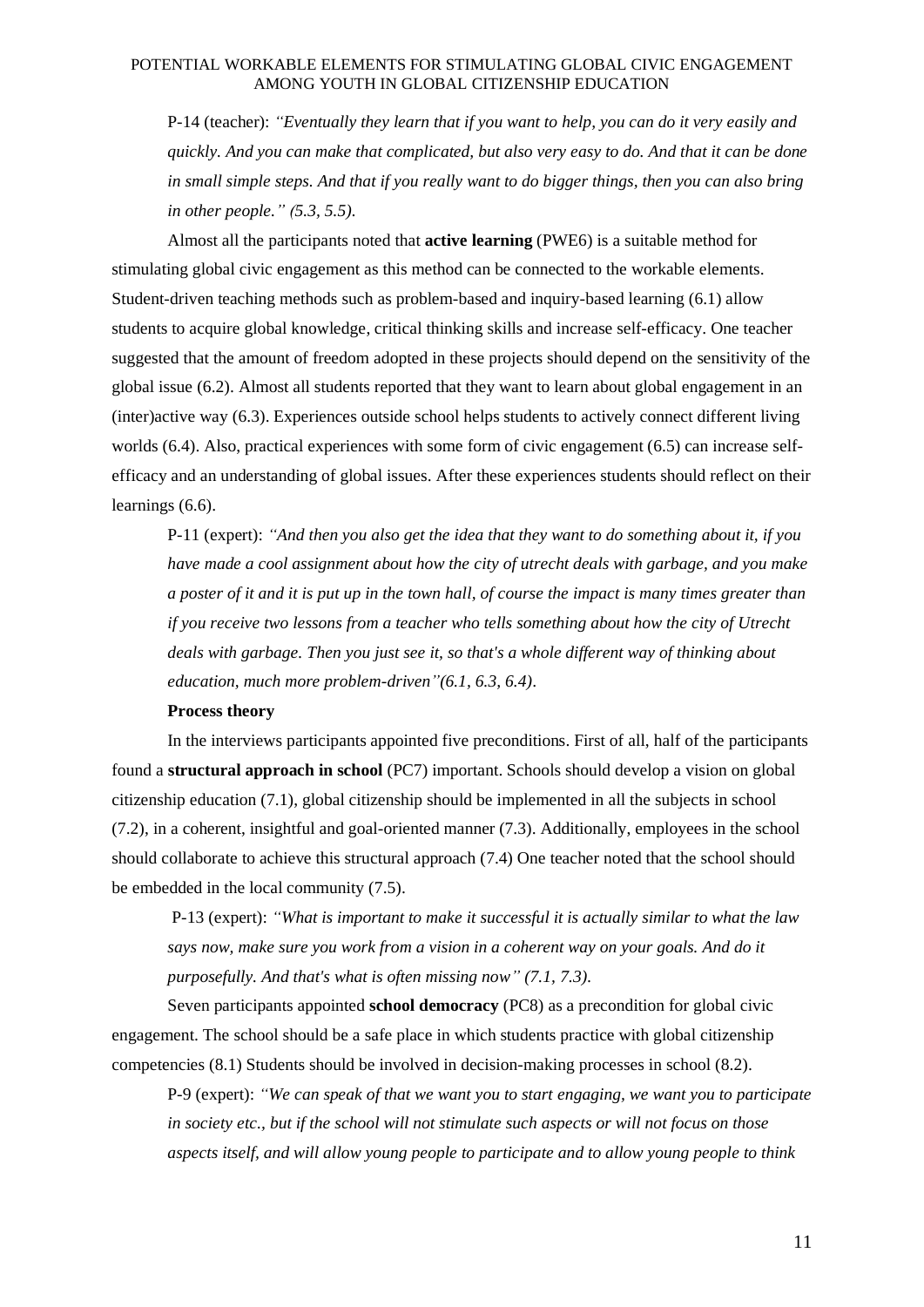*along and starts to hear the voices of young people, then you are giving a message that you yourself do not comply with." (8.1, 8.2).*

Almost half of the participants recognized an **open pedagogical climate** (PC9) as a precondition for discussing (sensitive) topics within global citizenship. Students have to feel safe to share their feelings and opinions (9.1) and students should have an open attitude towards each other (9.2) in order to be able to open up a dialogue about global issues (9.3). Teachers fulfill an exemplary role by showing their vulnerability and setting boundaries in the classroom (9.4).

R-14 (teacher): *"And with that they also copy that behaviour, because I always correct students in their use of language, but they also do that together. Or if it's not quiet, they say well, it can be a little quieter, they also say that to each other. That is also a part of social responsibility. They do that when something is shown"(9.4)*

The majority of the participants endorsed that the content of global citizenship education should be connected to the **experiences of students** (PC10). When students feel a sense of urgency for global issues it is easier for them to start engaging (10.1). Personal encounters between students and people from another region, country or culture is helpful for achieving this goal (10.2) because this will bring the experiences of those people closer to the experiences of students. Additionally, it is important to make the subjects of global citizenship meaningful in other contexts of students' life  $(10.3)$ .

P-6 (student): *"I do think the fact that you want to do something yourself, but the other half of you doesn't want to do anything either because you, it sounds very rude, because it just does not get close enough. We live in Europe, we live in the Netherlands, I don't have anyone, I don't see anyone who really suffers from drought or hunger. That's why what happenes around you really seems to be more important"(10.1)*

Two third of the participants recognized **the willingness to take action** (PC11) as a precondition for stimulating global civic engagement. Freedom for students to choose the global civic subjects and activities they find interesting and/or important (11.1) can stimulate students' willingness to take action. Lastly, a supportive social environment, including school, teachers, family and friends (11.2) can increase the motivation to take action.

P-3 (teacher): *"The feeling that they can make their own choices for something that they find important. And you certainly don't always realize this and there is not always space for that, and it is does not have to be like that in every subject. But if you really want that active, participative, then you have to be able to internalize it in some way" (11.1).*

#### **Synthesized workable elements (literature study & interviews)**

Six workable elements and five preconditions were synthesized from the literature review and the interviews with stakeholders. All the workable elements and preconditions found in the literature were mentioned in the interviews. From the interviews some new subdimensions of the elements emerged. Some elements and preconditions were renamed to be in accordance with the words used by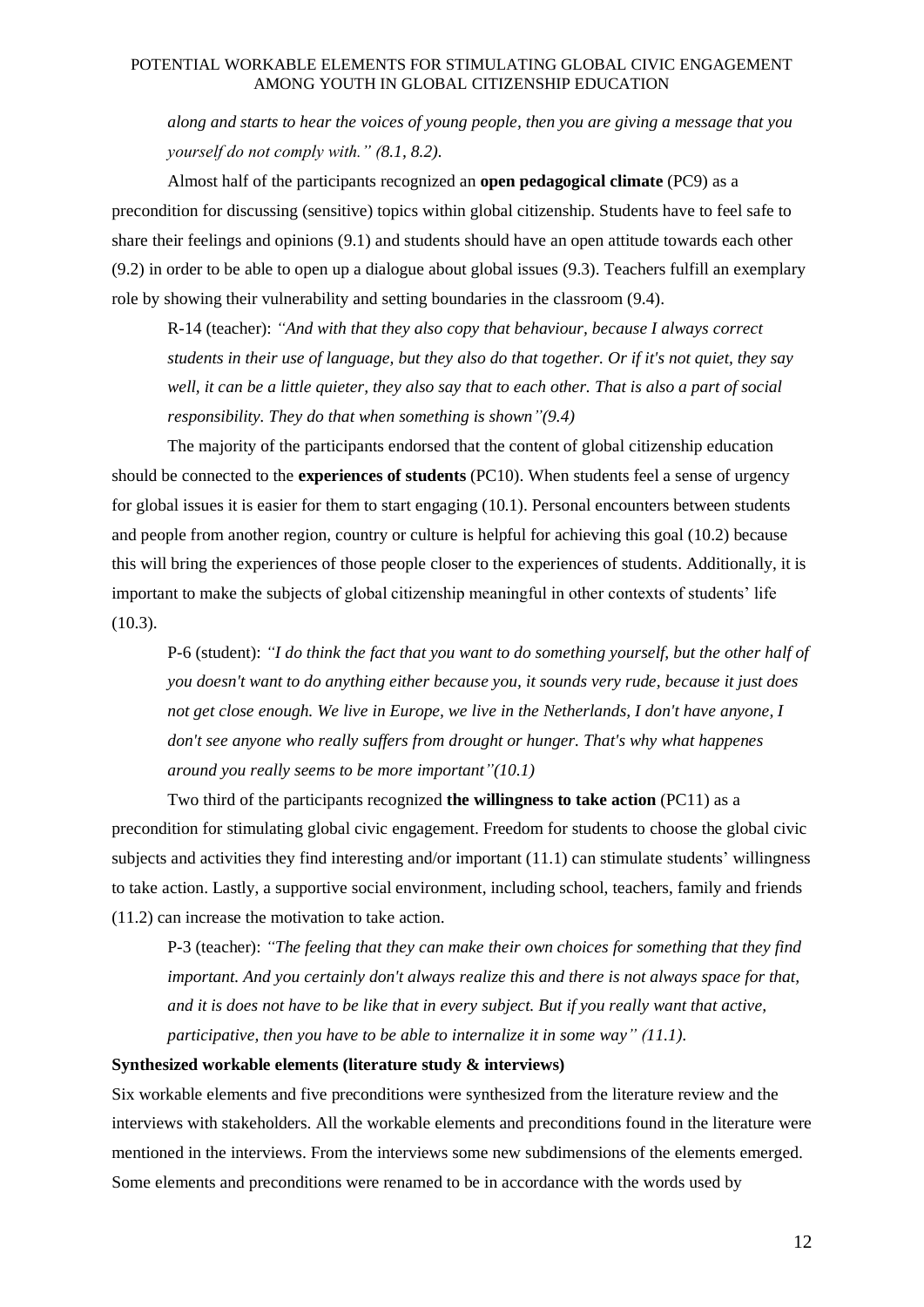participants. Also, experts and teachers made a distinction between multiple perspectives and critical thinking, which is why the element found in the literature was split up in these two aspects. Two new preconditions were added in response to the interviews, namely connection to experiences of students and willingness to take action. An overview of the synthesized workable elements and preconditions and their underlying dimensions is presented in Table A3 (Appendix A).

#### **Document analysis Globaland XL program**

The extent to which elements are described and justified in the program elements will be discussed in general. Since the workable elements and preconditions are based on the whole school context and the Globaland XL project is a single program operating in schools, the preconditions "structural approach in school" and "school democracy" were not applicable for the Globaland XL program and are left out of the discussion. A general remark regarding the classifications is that the program documents and instruction videos consist of practical instructions for teachers and a description of the program goals. A description and justification of how the program activities aim to reach these goals is missing, which made it hard to analyze to what extent the subdimensions of workable elements and preconditions were present in the Globaland XL program. The results of the document analysis are presented in Table A4 (Appendix A) and will be discussed below.

*1. Global knowledge.* The program elements contain extensive information about global issues, their causes and effects and the underlying global, economic and political systems and processes. However, no justification is given about why this knowledge is important for students to have in respect of the program goals. Knowledge is transferred through films, classroom discussions, reading materials and creative exercises, a justification for these methods is missing as well.

*2. Global consciousness.* Global consciousness was recognized in the program. Almost all program elements had the goal to show the connection between global issues and the students and/or the Netherlands. Four games showed the connection of abstract explanatory models and the impact of global issues on a local level. For example, in the magazine of *Ghetto Radio,* two articles included the personal stories of people suffering from hunger, the rest of the articles provided information on the global and political causes of hunger and the connection with the Netherlands. No description was given of how students are made aware of their social responsibility. No justification for any of the subdimensions was given.

*3. Multiple perspectives.* Understanding viewpoints and experiences of others is described as a goal of some program elements. For example, in the *Filmquiz,* where impressive footage of people living in adversity is shown*.* A justification of how the *Filmquiz* aims to reach this goal is missing. Also, the steps of letting students reflect on their own frame of reference and how teachers can show diverse perspectives on a problem were not described in the documents.

*4. Critical thinking.* The subdimension of learning to form and substantiate an opinion was stated as a general program goal. Only in *true comics* the teaching materials contained instructions for asking about the opinion of students. In the rest of the program elements this is not clearly described.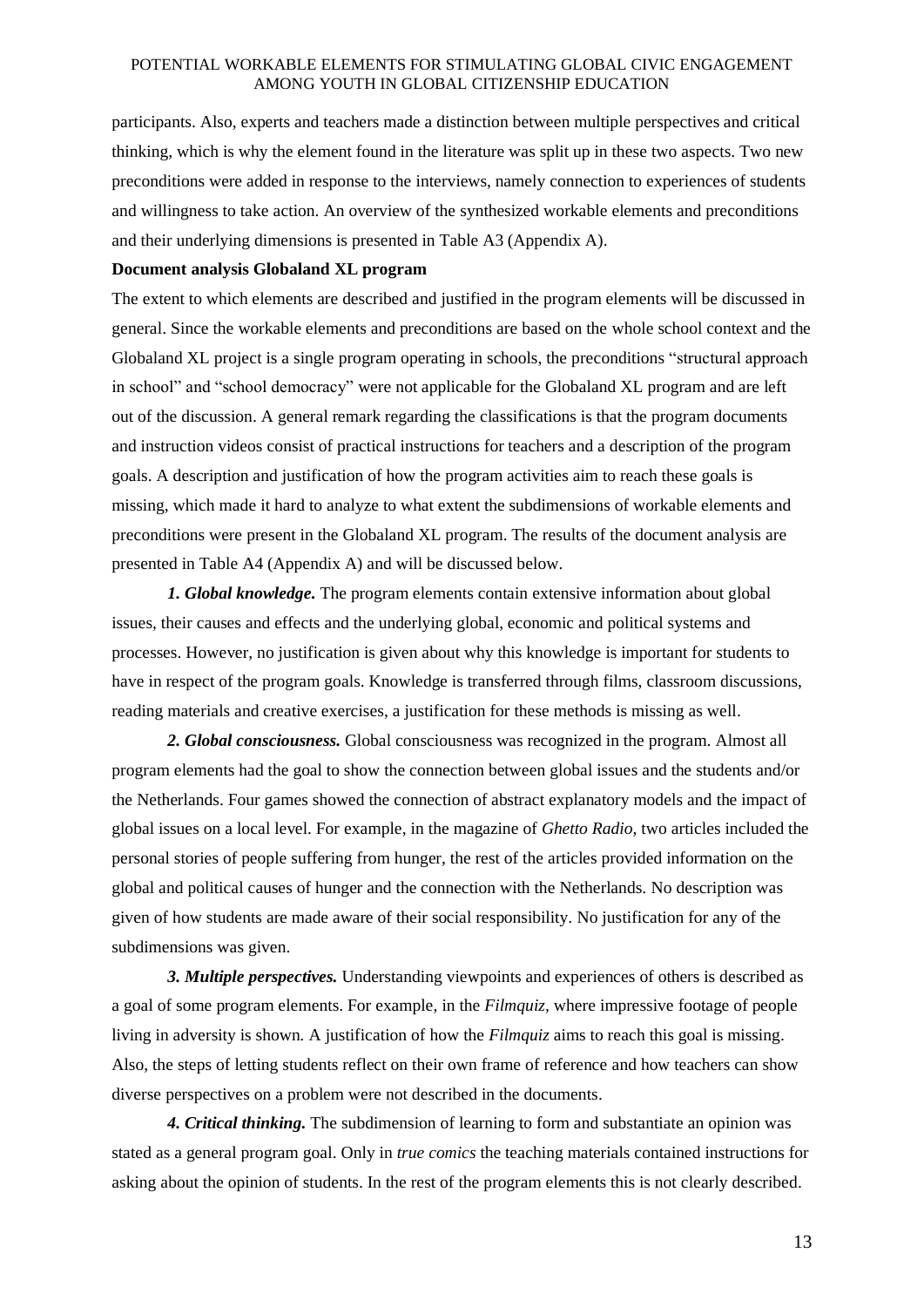Other subdimensions were not or vaguely recognized, no justification for any of the subdimensions was given.

*5. Self-efficacy.* Half of the program elements contain some information on how youth can participate in global issues. Only the game *Make a change* pays attention to other subdimensions of self-efficacy. For example, by making use of role models by showing how other people are fighting injustice. In general, for the other subdimensions the description of this element is vague. A justification of the subdimensions is missing overall.

*6. Active learning.* The program in general is an interactive and educative game, making use of discussions, films and creative exercises, which suits the subdimensions of interactive learning well, a justification for these methods is missing. Other dimensions of active learning are less present in the program.

*9. Open pedagogical climate.* Rules of conduct were described in some videos, such as not laughing at each other during the performances of *Ghetto Radio*. However, no general rules or strategies for creating a climate in which students have an open attitude towards each other and feel safe to share their feelings were described or justified. During some program elements there was a possibility for students to have an open conversation about global issues, however these moments were short or more focused on transferring knowledge than on sharing feelings and opinions.

*10. Connection with experiences of students.* In none of the program elements a description was found for how students experience a sense of urgency or have personal encounters with people from other regions, countries or cultures. Making global subjects meaningful in other contexts of student's life was described in some project elements. For example, in *Movie Factory* the connection with the experiences of students was made by showing problems in the production chain of jeans. Or in the game *detectives* the connection was made by asking which students know a refugee. A justification of why this was done was missing.

*11. Willingness to take action.* There is almost no freedom of choice for students in the subjects and activities they find interesting. For each program element students are assigned to a subject. Only during the *Film quiz* and *True comics* students have limited choices for a subject. During the parts where students govern their own country, students have a lot of opportunities to make choices. No information is given about a supportive social environment and how this might be stimulated in the program.

#### **Discussion**

The goal of this research was to gain insight in the program theory for stimulating global civic engagement among youth in global citizenship education and to formulate implications for the further development of the Globaland XL program of Cross Your Borders.

Potential workable elements and preconditions were derived from evidence-based and practice-based insights. The workable elements that were synthesized are global knowledge, global consciousness, multiple perspectives, critical thinking and active learning. The preconditions that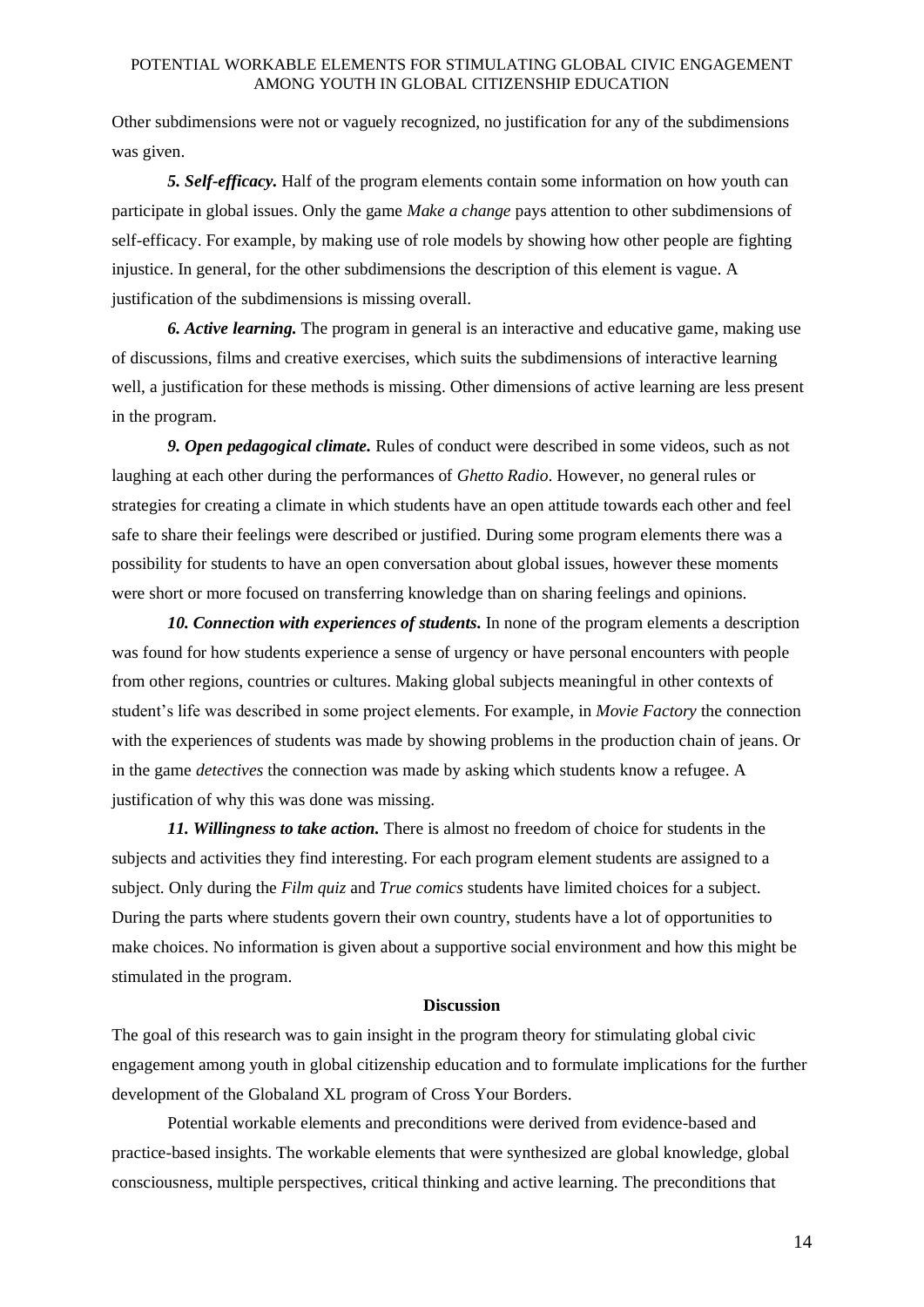were found are a structural approach in school, school democracy, an open pedagogical climate, connecting learnings to the experiences of students and willingness to take action.

Practice-based and evidence-based insights were largely in accordance with each other. As a result of the practice-based insights, critical thinking emerged as a separate workable element. Aspects of critical thinking were also recognized in the literature review, only they were related to the element multiple perspectives (Davies, 2006; Veugelers et al., 2008; Brown, 2018). The relationship between critical thinking and global civic engagement was unclear in the literature. This research showed that critical thinking is important in stimulating global civic engagement because it allows students to reflect on current systems and the impact of engagement. The precondition willingness to take action was derived from *practice-based* insights, the subdimension about the need for autonomy can be related to the self-determination theory (SDT) (Deci & Ryan, 2008). This theory describes autonomy, competence and relatedness as essential components for increasing intrinsic motivation for behavior. Components of the SDT can be interesting to take into account in citizenship education (Eidhof, 2020). Stimulating intrinsic motivation in school, rather than extrinsic motivation, might increase the chance that students will be motivated for global civic engagement outside school. The subdimension about a supportive social environment can be related to the theory of planned behavior (Kok et al., 2016). Information about others' approval is a method to change social influence derived from this theory (Kok et al., 2016). Considering theories of motivation and behavior can be insightful in finding effective ways to stimulate global civic engagement. Additionally, the new precondition connection to the experience world of students can be related to the element experience-based learning that was found in the literature (Daens et al., 2011; Davies, 2016; Brunell, 2013; Eidhof, 2020).

The document analysis showed that some of the workable elements and preconditions are present in the Globaland XL program. Especially global knowledge and global consciousness were described in the teaching materials. Also, (inter)active learning was recognized as the main teaching strategy in the program. Other workable elements were not or fragmentarily described. None of the elements and preconditions were justified in the program. This is in accordance with the expectations since the documents of the Globaland XL program consist mainly of practical instructions for teachers and do not include a description of the program theory. It is important to stress that these conclusions are solely based on the documents and instruction videos of CYB. It is possible that the documentation of the program theory lacked behind during the development of the program, which could explain why the value judgements were low. A lack of documentation does not directly mean that the project is not effective with regard to the synthesized elements and preconditions (Veerman & van Yperen, 2017).

Considering that the goal of the Globaland XL program is threefold, namely giving students insights in global issues, helping students to form an opinion and enthusing them to engage in global issues, it was surprising that the elements multiple perspectives, critical thinking and self-efficacy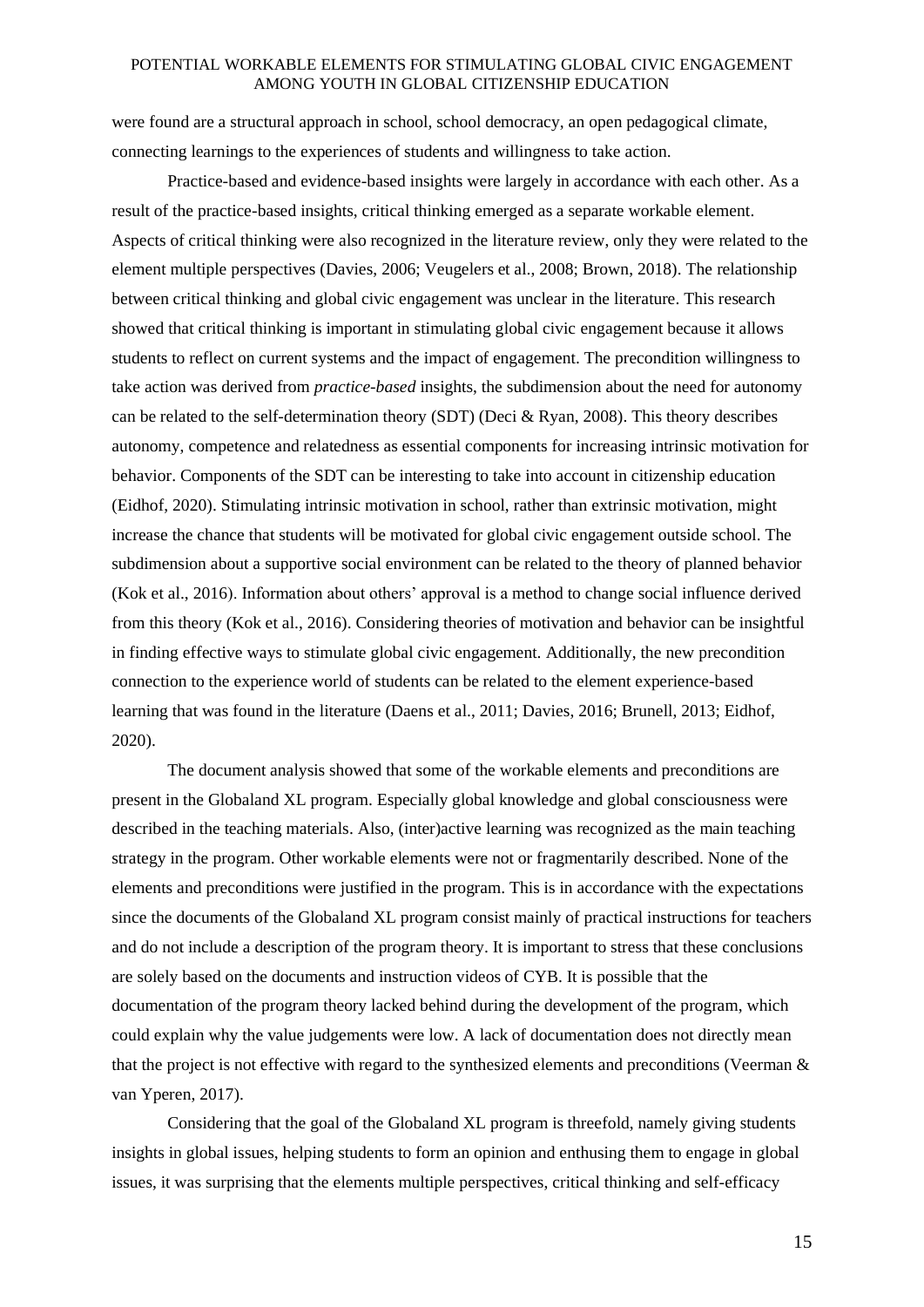were only fragmentarily described in the program. In consideration of the program goals, these would be important elements to implement in the program, as well as the preconditions. Eventually, the value judgements are only an estimation of the extent to which the workable elements and preconditions are present in the program (Baar et al., 2007). This explorative study is an important first step towards the further development of the program theory which can contribute to the theoretical foundation of the Globaland XL program.

#### **Methodological limitations and strengths**

The methodology adopted in this study had some limitations. A first limitation was the sampling method and sample size of the interviews with stakeholders. A convenience sample was used for recruiting students and teachers. Therefore, there may have been a selection bias and the sample might be less representative for the research population (Taherdoost, 2016). It could be that participants were interested in the topic, which could have led to a more positive attitude towards a comprehensive approach for global citizenship education. Also, the sample was quite small for making a comparison between the groups. When the aim of a study is broad and an unexperienced interviewer is conducting the research, a larger number of participants is preferred (Malterud, Siersma & Guassora, 2016). Additionally, the participating students were young, which made it hard for them to answer reflective questions related to workable elements. To some extent the student interviews provided valuable insights, example given on the subdimension of a supportive social environment. It is important to keep bringing students perspectives into the development of global citizenship education to ensure that education is in line with the experiences and needs of students.

A last limitation of this study was that the synthesized workable elements and preconditions are not a reassurance for the effectiveness of an intervention in practice (Baar et al., 2007). The workable elements and their subdimensions are not specified in a certain context. Therefore, strategies for implementing these workable elements in education need to be adapted to the pedagogical values of a school, the sensitivity of the global subject and the age and educational level of students. Future research could focus on the applicability of specific elements and methods in various contexts. (semi- )Experimental research should show what measurable effects these workable elements have on stimulating global civic engagement, by making use of a pre- and post-test. Such research could clarify the impact of each element. Also, some aspects seem to be strongly related, example given global consciousness and a sense of urgency. Future research could focus on finding relations between elements by making use of a multivariate analysis.

A strength of this study was the combination of evidence-based and practice-based insights and the inclusion of experts, teachers and students in the interviews. Because of the practical insights the content of the workable elements was deepened and new subdimensions were found. The inclusion of the perspectives of teachers, experts and students in the *practice-based* insights provided a complete view on the workable elements and preconditions.

#### **Implications**

16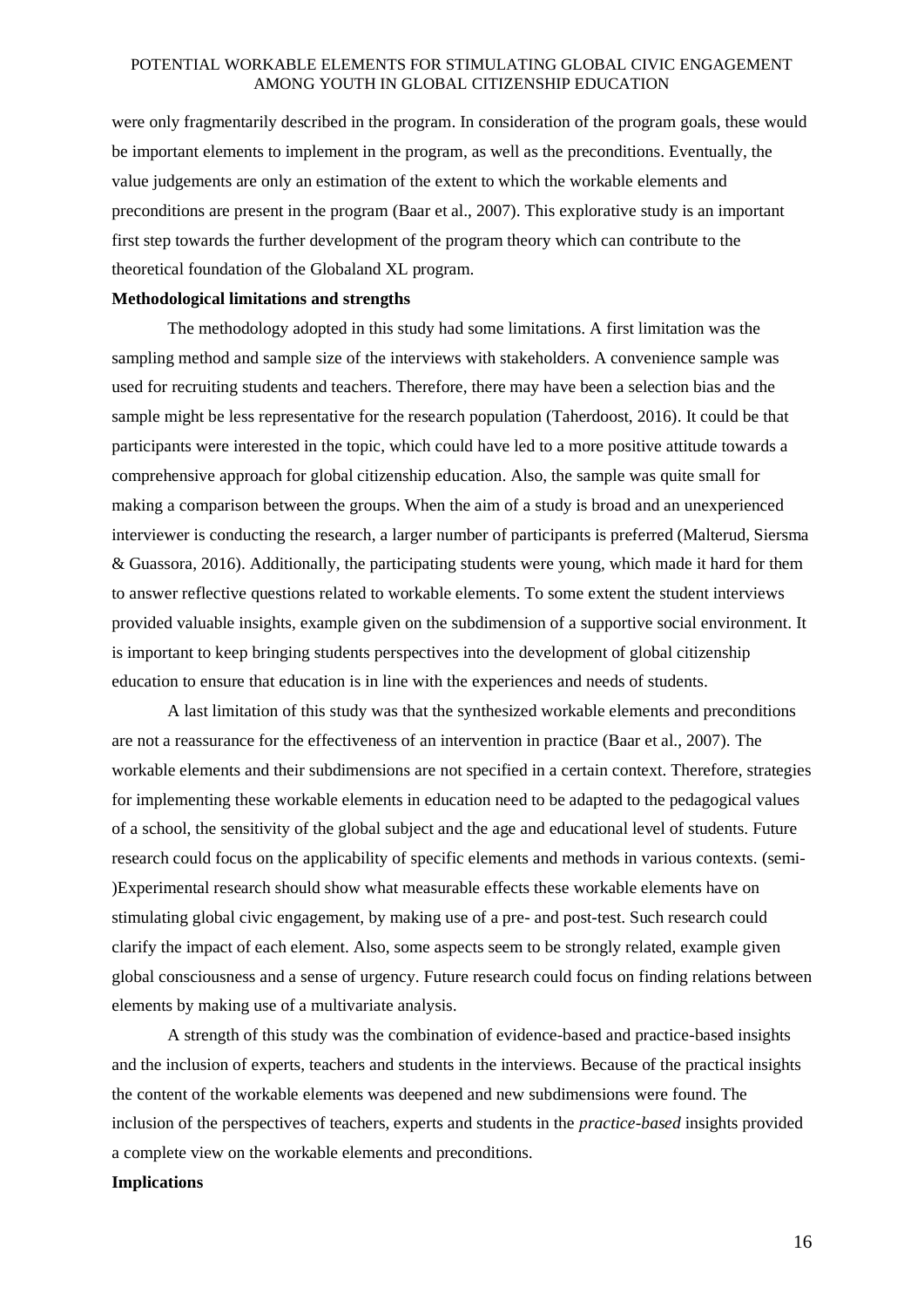The goal of this study was to formulate implications for the development of the program theory of Globaland XL. The first recommendation for CYB is to describe the potential workable elements and justify how the program activities aim to reach the program goals in the program theory. This will provide a theoretical foundation for the program. Integrating aspects of the process theory in the preparation for teachers who are carrying out the educational programs will help making sure these preconditions are met.

A second recommendation is to evaluate which aspects of the program theory can be further integrated in the programs of CYB. For example, subdimensions of multiple perspectives, critical thinking and self-efficacy can be (more convincingly) implemented in the program activities. Making conscious choices in the elements CYB focusses on and justifying these choices can contribute to a strong evidence-base for reaching the program goals. However, finding opportunities to implement preconditions that are not directly applicable to the program could also be considered valuable. Since short-term interventions or single projects show little (measurable) effects (Feldman et al., 2007; Metz & Younis, 2005; Van Goethem et al., 2014), it can be interesting to discuss the importance of a structural approach for global citizenship with schools. This might increase the long-term effects of the program and create opportunities for CYB to have a more structural contribution to global citizenship education in schools.

This research shows that there is a role for schools in stimulating global civic engagement among youth. Schools can prepare their students for their role in the global society by supporting students in the development of knowledge, consciousness, self-efficacy, understanding of diverse perspectives and critical thinking skills with regard to global issues in an active and participative way.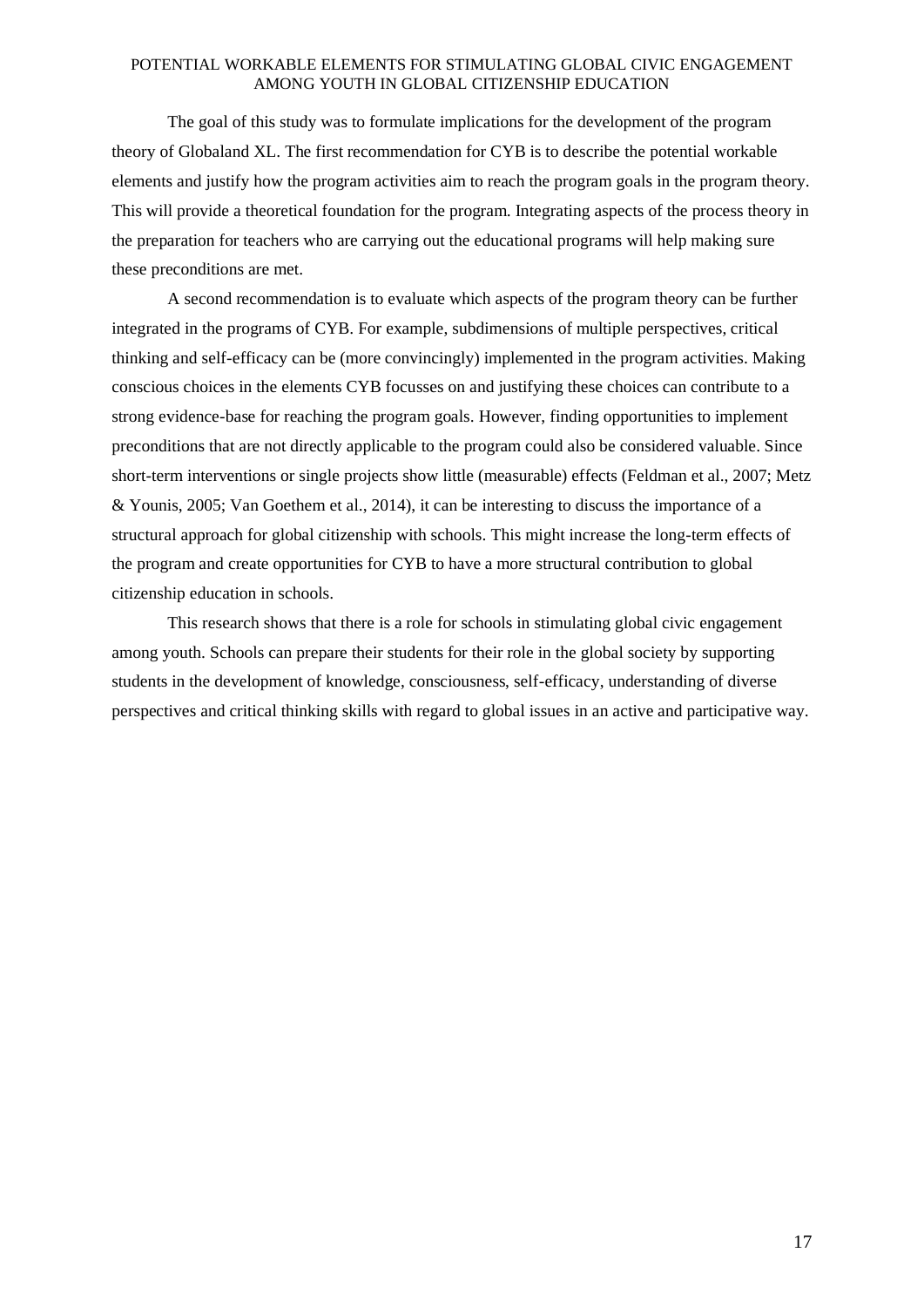#### References

VAN AMSTERDAM, H. N. H. (2016). Onderwijs in burgerschap: wat scholen kunnen doen.

- Baar, P., Wubbels, T., & Vermande, M. (2007). Algemeen methodische voorwaarden voor effectiviteit en de effectiviteitpotentie van Nederlandstalige antipestprogramma's voor het primair onderwijs. *Pedagogiek, 27*, 71-90.
- Boeije, H. (2002). A purposeful approach to the constant comparative method in the analysis of qualitative interviews. *Quality and quantity*, *36*(4), 391-409.
- Bourn, D., & Brown, K. (2011). Young people and international development: engagement and learning.
- Brown, E. J. (2018). Practitioner perspectives on learning for social change through non-formal global citizenship education. *Education, Citizenship and Social Justice*, *13*(1), 81-97.
- Brunell, L. A. (2013). Building global citizenship: Engaging global issues, practicing civic skills. *Journal of Political Science Education*, *9*(1), 16-33.
- Cross Your Borders (2021). Consulted from<https://www.crossyourborders.nl/over-ons/> on March 1 2021.
- Daas, R., Dijkstra, A. B., & de Kort, I. (2019). *Verkenning instrumenten opbrengstgericht burgerschapsonderwijs: Voorstudie naar ontsluiting van meetinstrumenten als randvoorwaarde voor opbrengstgericht burgerschapsonderwijs*. Amsterdam: Universiteit van Amsterdam, afdeling Onderwijswetenschappen.
- Daens, L., Van Ongevalle, J., & De Bruyn, T. (2011). Mondiale vorming en ontwikkelingseducatie op school. *Een doorlichting van vijftien studies omtrent mondiale vorming en ontwikkelingseducatie*.
- Davies, L. (2006). Global citizenship: abstraction or framework for action?. *Educational review*, *58*(1), 5-25.
- Deci, E. L., & Ryan, R. M. (2008). Self-determination theory: A macrotheory of human motivation, development, and health. *Canadian psychology/Psychologie canadienne*, *49*(3), 182.
- Eidhof, B, (2020). Handboek burgerschapsonderwijs: voor het voortgezet onderwijs (Gellinck, C., & Nieuwelink, H.) (2th edition). Prodemos.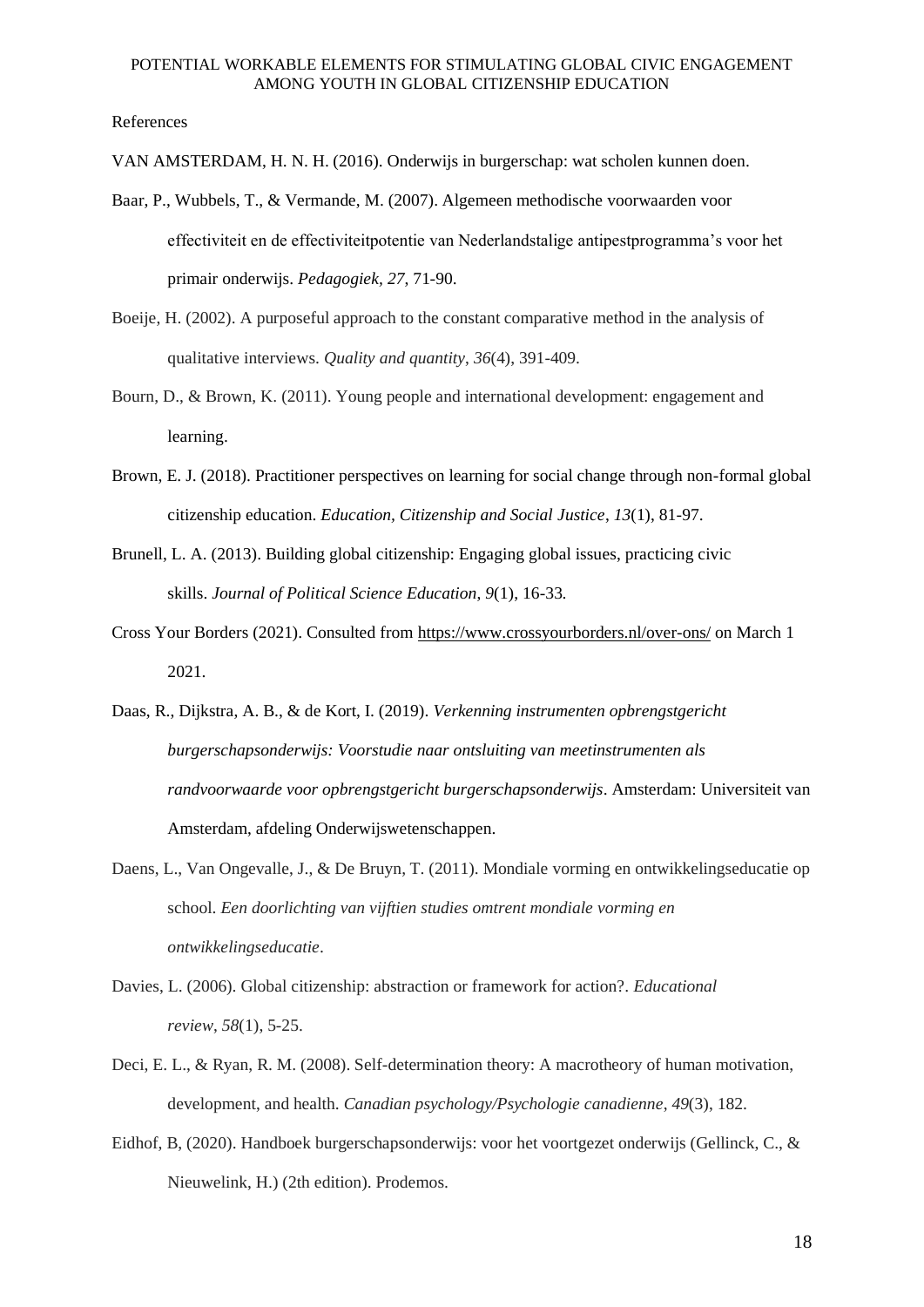- Feldman, L., Pasek, J., Romer, D., & Hall Jamieson, K. (2007). Identifying best practices in civic education: Lessons from the student voices program. *American Journal of Education, 114,*  75–100.
- Frisk, E., & Larson, K. L. (2011). Educating for sustainability: Competencies & practices for transformative action. *Journal of Sustainability Education*, *2*(1), 1-20.
- van Gent, M., de Goede, I., Carabain, C., & Boonstoppel, E. (2012). *Jongeren en mondiaal burgerschap 2012* (Vol. 8). NCDO.
- Van Goethem, A., Van Hoof, A., Orobio de Castro, B., Van Aken, M., & Hart, D. (2014). The role of reflection in the effects of community service on adolescent development: A meta-analysis. *Child Development, 85,* 2114–2130.
- Inspectie van het Onderwijs (2016). Burgerschap op school. Een beschrijving van burgerschapsonderwijs en de maatschappelijke stage. Utrecht: Inspectie van het Onderwijs.
- Kesselring, M., Winter, M. D., Horjus, B., & Yperen, T. V. (2013). Allemaal opvoeders in de pedagogische civil society. Naar een theoretisch raamwerk van een ander paradigma voor opgroeien en opvoeden. *Pedagogiek*, *33*(1), 5-20.
- Kok, G., Gottlieb, N. H., Peters, G. J. Y., Mullen, P. D., Parcel, G. S., Ruiter, R. A., & Bartholomew, L. K. (2016). A taxonomy of behaviour change methods: an intervention mapping approach. *Health psychology review*, *10*(3), 297-312.
- Kok, G., Schaalma, H., Ruiter, R. A., Van Empelen, P., & Brug, J. (2004). Intervention mapping: protocol for applying health psychology theory to prevention programmes. *Journal of health psychology*, *9*(1), 85-98.
- Lorenzini, M. (2013). From global knowledge to global civic engagement. *Journal of Political Science Education*, *9*(4), 417-435.
- Metz, E. C., & Youniss, J. (2005). Longitudinal gains in civic development through schoolbased required service. *Political Psychology, 26*, 413-437.
- Malterud, K., Siersma, V. D., & Guassora, A. D. (2016). Sample size in qualitative interview studies: guided by information power. *Qualitative health research*, *26*(13), 1753- 1760.

Manganelli, S., Lucidi, F., & Alivernini, F. (2014). Adolescents' expected civic participation: The role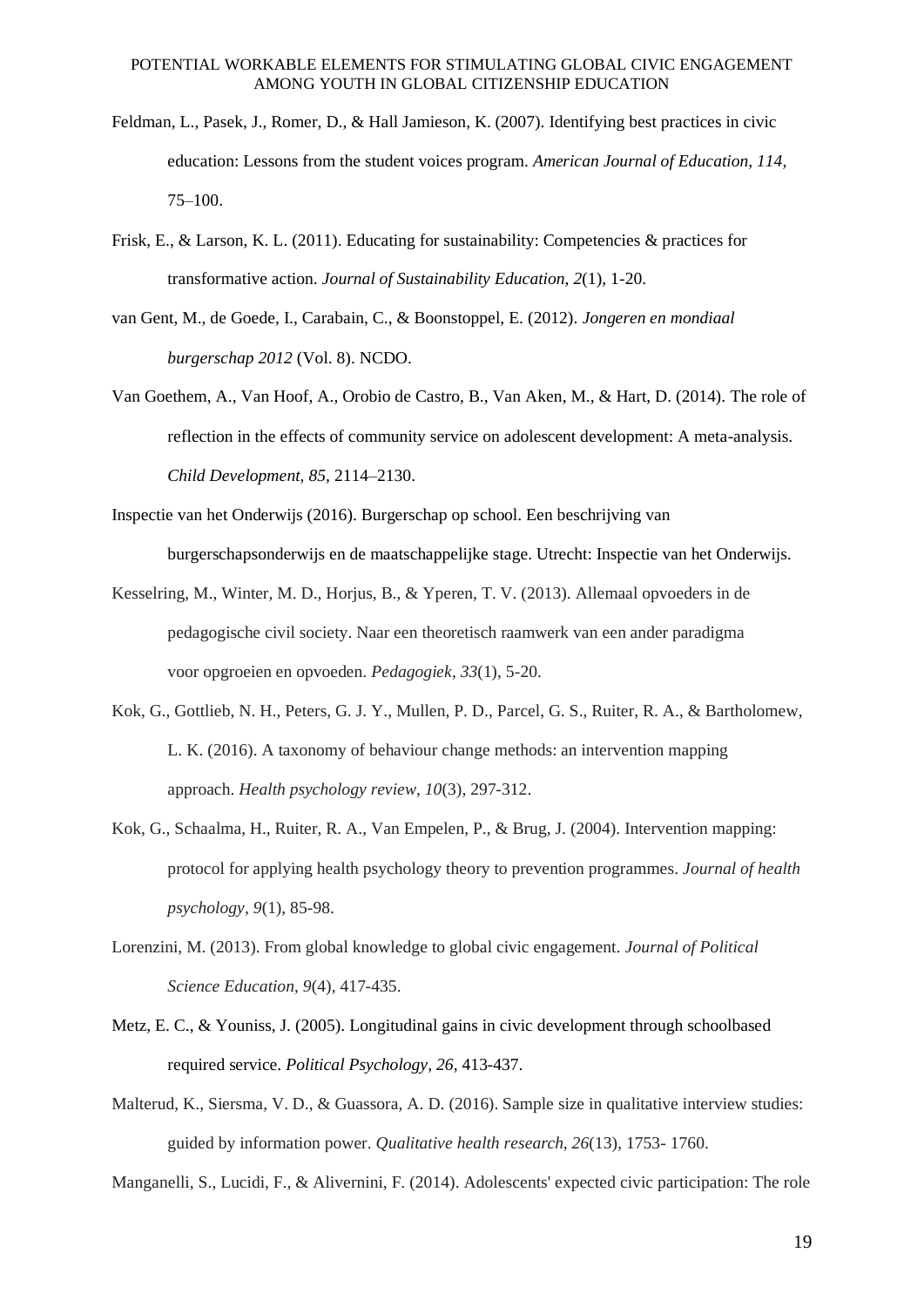of civic knowledge and efficacy beliefs. *Journal of adolescence*, *37*(5), 632-641.

Maslowski, R., Werf, M. P. C. V. D., Oonk, G. H., Naayer, H. M., & Isac, M. M. (2012).

Burgerschapscompetenties van leerlingen in de onderbouw van het voortgezet onderwijs: Eindrapport van de International Civic and Citizenship Education Study (ICCS) in Nederland. GION, Gronings Instituut voor Onderzoek van Onderwijs, Opvoeding en Ontwikkeling, Rijksuniversiteit Groningen.

- Morais, D. B., & Ogden, A. C. (2011). Initial development and validation of the global citizenship scale. *Journal of studies in international education*, *15*(5), 445-466.
- Munniksma, A., Dijkstra, A. B., Van der Veen, I., Ledoux, G., Van de Werfhorst, H., & Ten Dam, G. (2017). *Burgerschap in het voortgezet onderwijs*. Amsterdam: AUP.
- Nieuwelink, H., Boogaard, M., Dijkstra, A. B., Kuiper, E., & Ledoux, G. (2016). Onderwijs in burgerschap: wat scholen kunnen doen: lessen uit wetenschap en praktijk.
- Rossi, P. H., Lipsey, M. W., & Freeman, H. E. (2004). Measuring and monitoring program outcomes. *Evaluation: a systematic approach. 7th ed. Thousand Oaks, CA: Sage*, 203-232.
- Schattle, H. (2009). Global citizenship in theory and practice. *The handbook of practice and research in study abroad: Higher education and the quest for global citizenship*, 3-20.
- Sklad, M., Friedman, J., Park, E., & Oomen, B. (2016). 'Going Glocal': a qualitative and quantitative analysis of global citizenship education at a Dutch liberal arts and sciences college. *Higher Education*, *72*(3), 323-340.
- Taherdoost, H. (2016). Sampling methods in research methodology; how to choose a sampling technique for research. *How to Choose a Sampling Technique for Research (April 10, 2016)*.
- Torney-Purta, J. (2002). The school's role in developing civic engagement: A study of adolescents in twenty-eight countries. *Applied developmental science*, *6*(4), 203-212.
- Veerman, J. W. (2008). *Zicht op effectiviteit: Handboek voor praktijkgestuurd effectonderzoek in de jeugdzorg*. Eburon Uitgeverij BV.
- Verhoeven, N. (2011). Praktijkboek methoden en technieken voor het hoger onderwijs. (4th edition). Boom Lemma Uitgevers.

UNESCO. (2014). Global citizenship education: Preparing learners for the challenges of the 21st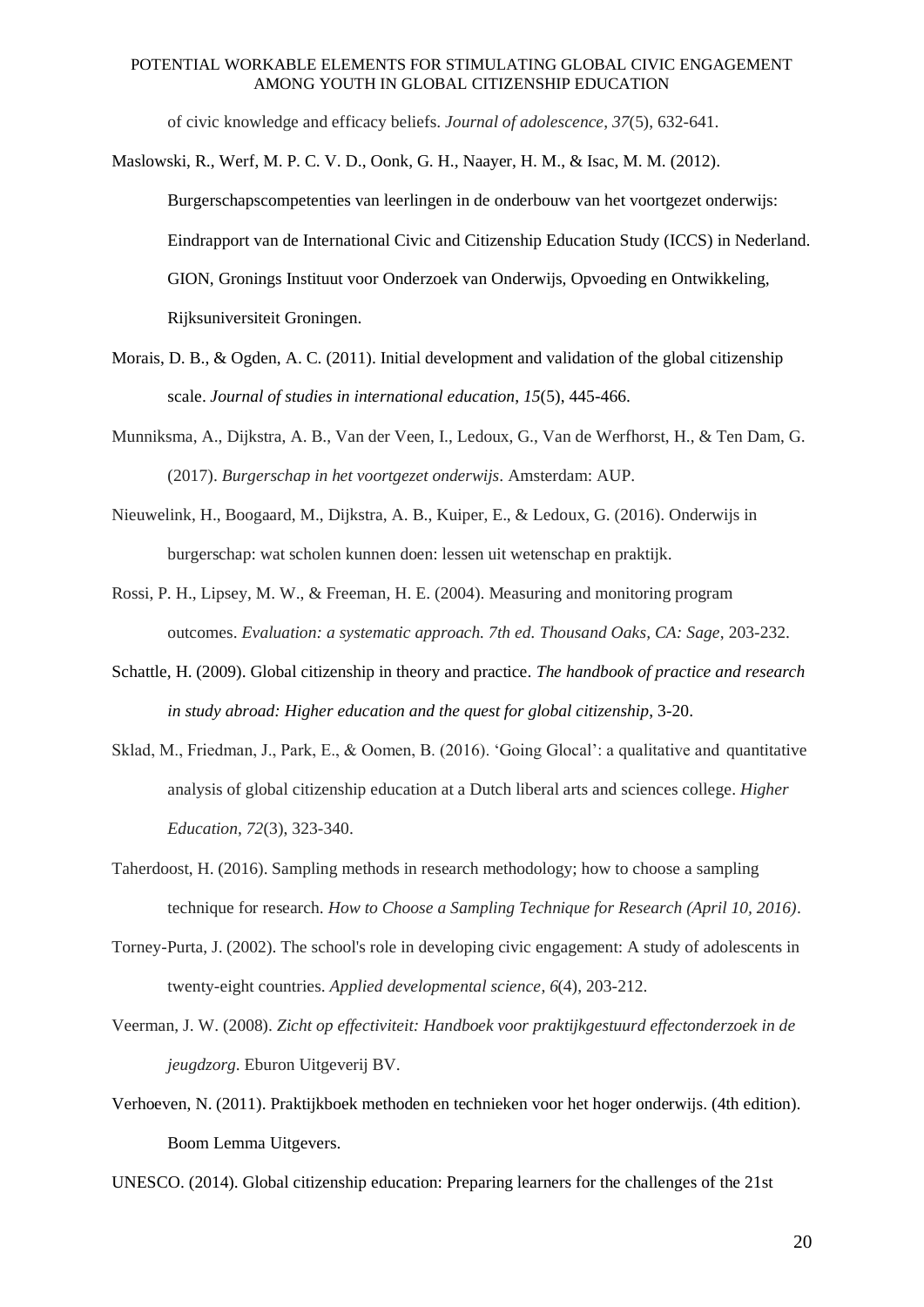century. Paris: Unesco.

Veerman, J. W., & Van Yperen, T. A. (2017). *Wat is praktijk gestuurd onderzoek?* Delft: Eburon.

- Veugelers, W., Derriks, M., & Kat, E. D. (2008). Mondiale vorming en wereldburgerschap. *De pedagogische dimensie*, *70*.
- Wartna, J., Vaandrager, L., Wagemakers, A., & Koelen, M. (2012). *Er is geen enkel werkzaam principe dat altijd werkt. Een eerste verkenning van het begrip werkzame principes*. Wageningen University.
- Xiao, Y., & Watson, M. (2019). Guidance on conducting a systematic literature review. *Journal of Planning Education and Research*, *39*(1), 93-112.
- Youniss, J., Bales, S., Christmas‐Best, V., Diversi, M., Mclaughlin, M., & Silbereisen, R. (2002). Youth civic engagement in the twenty‐first century. *Journal of research on*

*adolescence*, *12*(1), 121-148.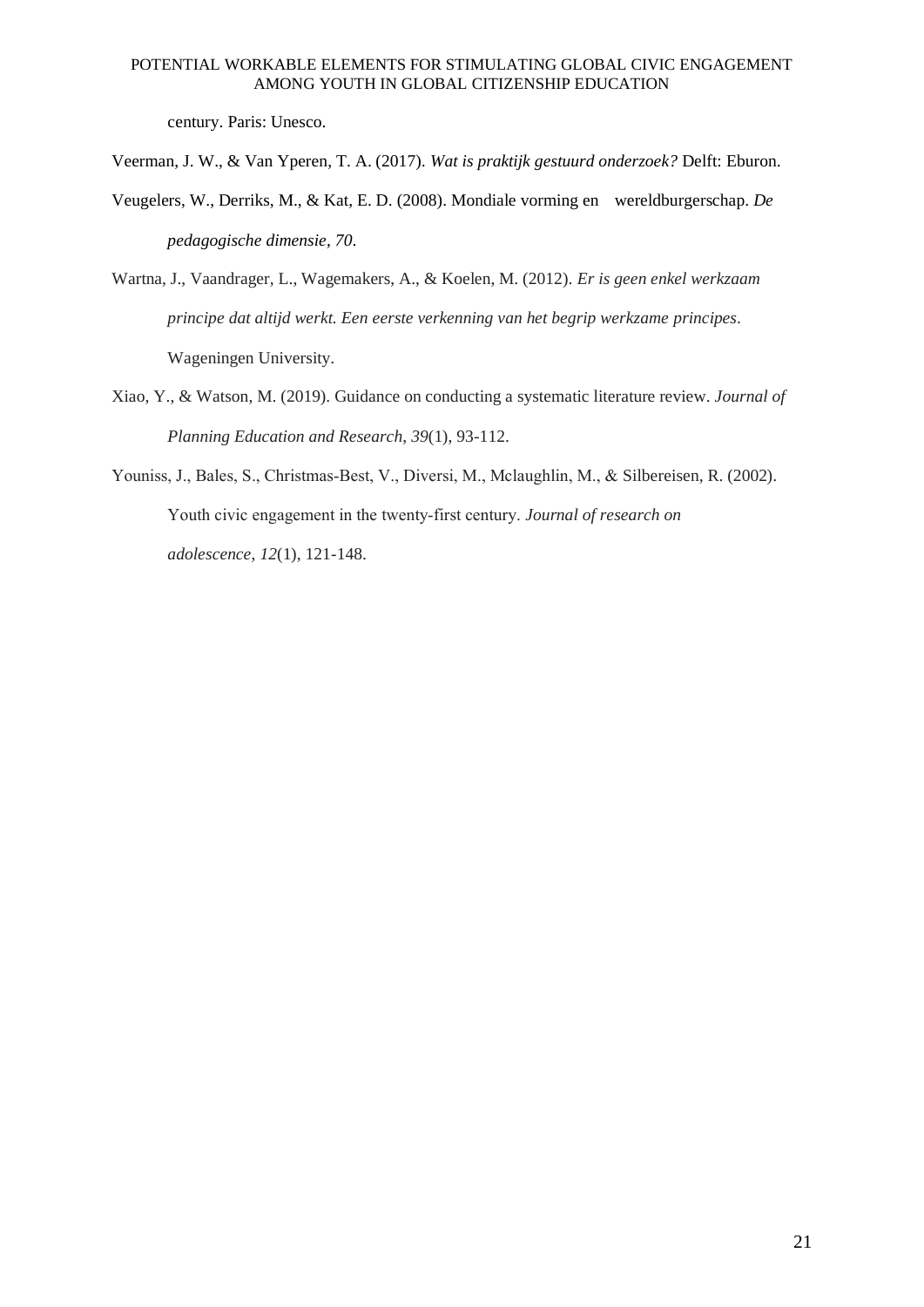Table A1.

*Potential workable elements and preconditions found in literature*

|                                 |                                                          |                                                                             |                                                                            |                                                                                   |                                                                |                                                         | <b>IMPACT THEORY</b>                                                                             |                                                             |                                                                              |                                                     |                                                                       |                                                   |
|---------------------------------|----------------------------------------------------------|-----------------------------------------------------------------------------|----------------------------------------------------------------------------|-----------------------------------------------------------------------------------|----------------------------------------------------------------|---------------------------------------------------------|--------------------------------------------------------------------------------------------------|-------------------------------------------------------------|------------------------------------------------------------------------------|-----------------------------------------------------|-----------------------------------------------------------------------|---------------------------------------------------|
| Workable elements               | Lorenzini<br>$(2013)$ Global<br>citizenship<br>education | Veugelers,<br>Derriks & Kat<br>(2008)<br>Global<br>citizenship<br>education | Daens,<br>Ongevalle,<br>Bruyn (2011)<br>Global<br>citizenship<br>education | Sklad,<br>Friedman,<br>Park et al<br>(2016)<br>Global<br>citizenship<br>education | Davies (2006)<br>Global<br>citizenship<br>education            | Brunell<br>(2013)<br>Global<br>citizenship<br>education | Nieuwelink.<br>Boogaard,<br>Dijkstra,<br>Kuiper,<br>Ledoux<br>(2016)<br>Citizenship<br>education | Eidhof (2020)<br>Citizenship<br>education                   | Youniss,<br>Bales &<br>Christmas-<br>Best (2002)<br>Citizenship<br>education | Torney-<br>Purta (2002)<br>Citizenship<br>education | Manganelli,<br>Lucidi &<br>Alivernini<br>$(2014)$ Civic<br>engagement | <b>Brown</b><br>(2018)<br>Civic<br>engageme<br>nt |
| 1. Global knowledge             | Global<br>knowledge                                      |                                                                             | Sensibiliseren                                                             | Connection<br>between<br>local and<br>global<br>component                         | Understanding<br>background of<br>global problems              |                                                         |                                                                                                  |                                                             | Knowledge<br>is essential<br>but not<br>sufficient                           |                                                     | Civic<br>knowledge                                                    | Understan<br>ding<br>underlying<br>causes         |
| 2. Global consciousness         | Global<br>consciousness                                  |                                                                             | <b>Bewustmaking</b><br>:verantwoorde<br>lijkheids besef                    |                                                                                   |                                                                |                                                         |                                                                                                  |                                                             |                                                                              |                                                     |                                                                       |                                                   |
| 3. Multiple perspectives        |                                                          | Dialogische<br>aanpak;<br>bevorderen<br>open en<br>kritische<br>houding     |                                                                            | True<br>dialogue,<br>challenge<br>worldviews                                      |                                                                |                                                         | Aandacht<br>voor<br>verschillende<br>perspectieven                                               | Dialogische<br>didaktiek:<br>verschillende<br>perspectieven |                                                                              | Discussing<br>issues                                |                                                                       | Exploring<br>different<br>viewpoint<br>S          |
| 4. Citizen self-efficacy        | Transnational<br>efficacy                                |                                                                             |                                                                            |                                                                                   | Sense of<br>efficacy                                           |                                                         |                                                                                                  | Geloof in<br>eigen kunnen<br>ontwikkelen                    |                                                                              |                                                     | Citizen self-<br>efficacy                                             | Agency                                            |
| 5. Experience-based<br>learning |                                                          | Ervaringsgeri<br>chte projecten                                             | Ervaringsgeri<br>cht werken                                                |                                                                                   | Experience of<br>doing some<br>form of<br>community<br>service | Experiential<br>learning                                |                                                                                                  | Ervaringen en<br>hoogwaardige<br>reflectie                  |                                                                              |                                                     |                                                                       |                                                   |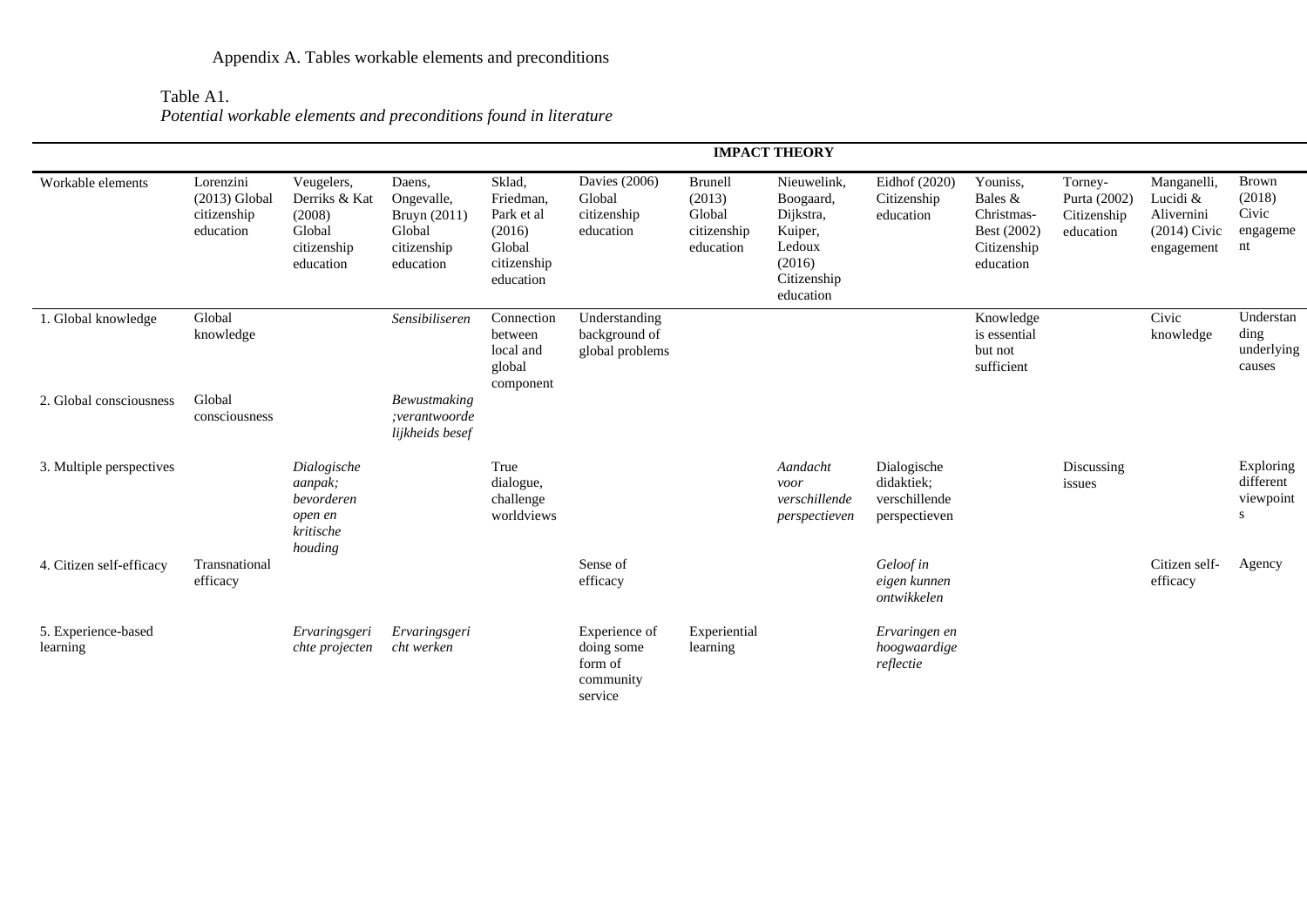|                                |                                                                        |                                                                             |                                                                            |                                                                                   |                                                       |                                                                | <b>PROCESS THEORY</b>                                                                            |                                                     |                                                                              |                                                     |                                                                       |                                                   |
|--------------------------------|------------------------------------------------------------------------|-----------------------------------------------------------------------------|----------------------------------------------------------------------------|-----------------------------------------------------------------------------------|-------------------------------------------------------|----------------------------------------------------------------|--------------------------------------------------------------------------------------------------|-----------------------------------------------------|------------------------------------------------------------------------------|-----------------------------------------------------|-----------------------------------------------------------------------|---------------------------------------------------|
| Preconditions                  | Lorenzini &<br>Michelle<br>$(2013)$ Global<br>citizenship<br>education | Veugelers,<br>Derriks & Kat<br>(2008)<br>Global<br>citizenship<br>education | Daens,<br>Ongevalle,<br>Bruyn (2011)<br>Global<br>citizenship<br>education | Sklad,<br>Friedman,<br>Park et al<br>(2016)<br>Global<br>citizenship<br>education | Davies $(2006)$<br>Global<br>citizenship<br>education | <b>Brunell</b><br>(2013)<br>Global<br>citizenship<br>education | Nieuwelink,<br>Boogaard,<br>Dijkstra,<br>Kuiper,<br>Ledoux<br>(2016)<br>Citizenship<br>education | Eidhof (2020)<br>Global<br>citizenship<br>education | Youniss,<br>Bales &<br>Christmas-<br>Best (2002)<br>Citizenship<br>education | Torney-<br>Purta (2002)<br>Citizenship<br>education | Manganelli,<br>Lucidi &<br>Alivernini<br>$(2014)$ Civic<br>engagement | <b>Brown</b><br>(2018)<br>Civic<br>engageme<br>nt |
| 7. School-wide<br>approach     |                                                                        | Curriculum                                                                  | Vakoverstijge<br>nde<br>eindtermen                                         |                                                                                   |                                                       |                                                                | Burgerschap<br>structureel<br>onderdeel van<br>onderwijs                                         | Burgerschaps<br>curriculum                          |                                                                              | Rigorously<br>teach civic<br>content and<br>skills  |                                                                       |                                                   |
| 8. School democracy            |                                                                        |                                                                             | School als<br>oefenterrein<br>voor<br>burgerschaps<br>waarden              |                                                                                   | School<br>democracy                                   |                                                                |                                                                                                  | Een sterke<br>schoolcultuur                         | Schools as<br>microcosms<br>for<br>experiencin<br>g citizenship              | Participative<br>school<br>culture                  |                                                                       |                                                   |
| 6. Open pedagogical<br>climate |                                                                        |                                                                             |                                                                            |                                                                                   |                                                       |                                                                | Open<br>pedagogisch<br>klimaat                                                                   | Open klassen<br>klimaat                             |                                                                              | Open<br>classroom<br>climate                        |                                                                       |                                                   |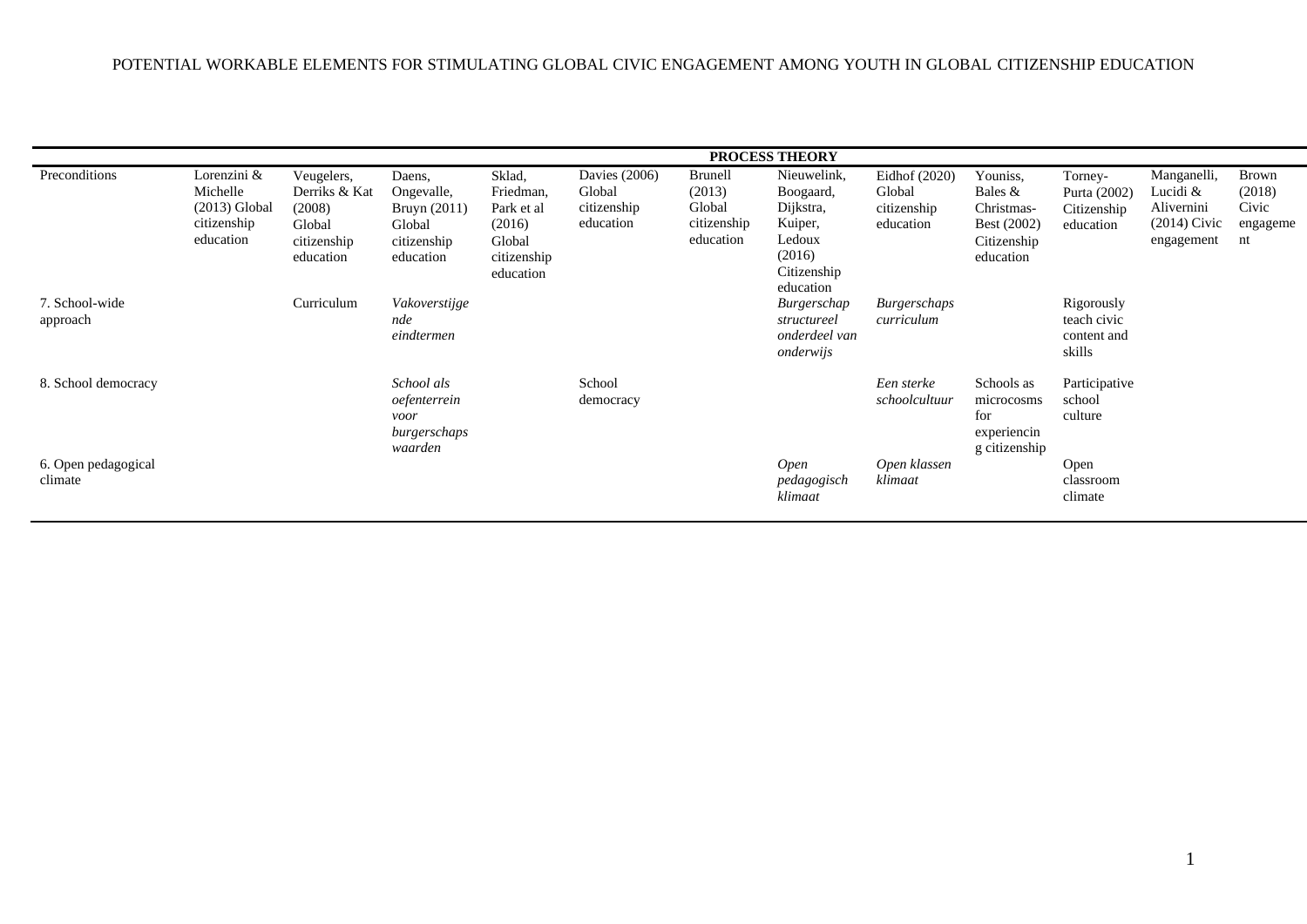## Table A2.

*Overview of practice-based potential workable elements and preconditions and underlying* 

*dimensions*

|                                              | POTENTIAL WORKABLE ELEMENTS                                                                               |
|----------------------------------------------|-----------------------------------------------------------------------------------------------------------|
| Teachers: 3, 12                              | 1.Global knowledge                                                                                        |
| Experts: 4, 9, 11                            | 1.1 Students know about global issues (4, 11, 12)                                                         |
|                                              | 1.1 Students know about global systems (3, 4)                                                             |
|                                              | 1.2 Students know about political processes (3, 4, 9)                                                     |
| Students: 2                                  | 2. Global consciousness                                                                                   |
| Teachers: 3, 15                              | 2.1 Students are aware of the influence others have on their lives and the impact of their actions on     |
| Experts: 4, 9, 10                            | others and the world $(3, 4, 9, 10)$                                                                      |
|                                              | 2.2 Students are aware of their social responsibility in recognition of global interconnectedness (9, 10) |
|                                              | 2.3 Teachers connect abstract explanatory models on a global level with the impact of these global issues |
|                                              | on a local level $(2, 4, 10)$                                                                             |
| Students: 1, 2                               | 3. Multiple perspectives                                                                                  |
| Teachers: 3, 14                              | 3.1 Students understand viewpoints and experiences of others (1, 2, 14, 10)                               |
| Experts: 4, 10                               | 3.2 Students reflect on their own frame of reference (14)                                                 |
|                                              | 3.3 Teachers show the variety of perspectives on global issues (4, 10, 3)                                 |
|                                              |                                                                                                           |
| Teachers: 14, 15                             | 4. Critical thinking                                                                                      |
| Experts: 4, 9, 10                            | 4.1 Students critically reflect on the effectiveness of strategies for global engagement (9)              |
|                                              | 4.2 Students can deal with conflicting information and judge the reliability of sources (10, 15)          |
|                                              | 4.3 Students critically question current global, economic and political systems (9)                       |
|                                              | 4.4 Students form and substantiate their own opinion (4, 10, 15)                                          |
| Students: 1, 2, 6, 7                         | 5. Self-efficacy                                                                                          |
| Teachers: 3, 12, 14, 15                      | 5.1 Students have confidence in their ability to engage in global issues (3, 9)                           |
| Experts: 4, 9, 10, 11                        | 5.2 Students have knowledge on the possibilities for engagement $(1, 2, 6, 7, 15)$                        |
|                                              | 5.3 Students belief and perceive that their actions have an impact (6, 7, 9, 11)                          |
|                                              | 5.4 Students recognize the global and political processes they cannot influence (2, 3, 4, 7, 12)          |
|                                              | 5.5 Teachers support students to take small, concrete steps and actions (1, 11, 14)                       |
|                                              | 5.6 Teachers invite or make use of role models in global citizenship education (3, 10, 11, 14)            |
| Students: 1, 5, 6, 7, 8                      | <b>6. Active learning</b>                                                                                 |
| Teachers: 3, 12, 14, 15                      | 6.1 Teachers use student-driven teaching methods like problem-based and inquiry-based learning (6, 9,     |
| Experts: 9, 10, 11, 13                       | 10, 11)                                                                                                   |
|                                              | 6.2 Teachers adapt the amount of freedom in projects to the sensitivity of the global subject (12)        |
|                                              | 6.3 Teachers make use of interactive methods in the classroom e.g., discussions, interactive games,       |
|                                              | documentaries $(1, 10, 5, 7, 8)$                                                                          |
|                                              | 6.4 Teachers organize learning activities outside the school (3, 10, 13, 15)                              |
|                                              | 6.5 Students gain practical experience with some form of global civic engagement (3, 14)                  |
|                                              | 6.6 Students reflect on their learning experiences (3)                                                    |
|                                              | <b>PRECONDITIONS</b>                                                                                      |
| Students: 5                                  | 7. Structural approach in school                                                                          |
| Teachers: 3, 14, 15<br>Experts: 4, 9, 10, 13 | 7.1 School develops a vision on global citizenship education (10, 13, 15)                                 |
|                                              | 7.2 Global citizenship education is implemented in different subjects (4, 5, 9, 10, 13, 14)               |
|                                              | 7.3 Global citizenship is implemented in a coherent, insightful and goal-oriented manner (3, 10, 13)      |
|                                              | 7.4 Employees collaborate on implementing this structural approach (10, 13)                               |
|                                              | 7.5 School is embedded in the local community (3)                                                         |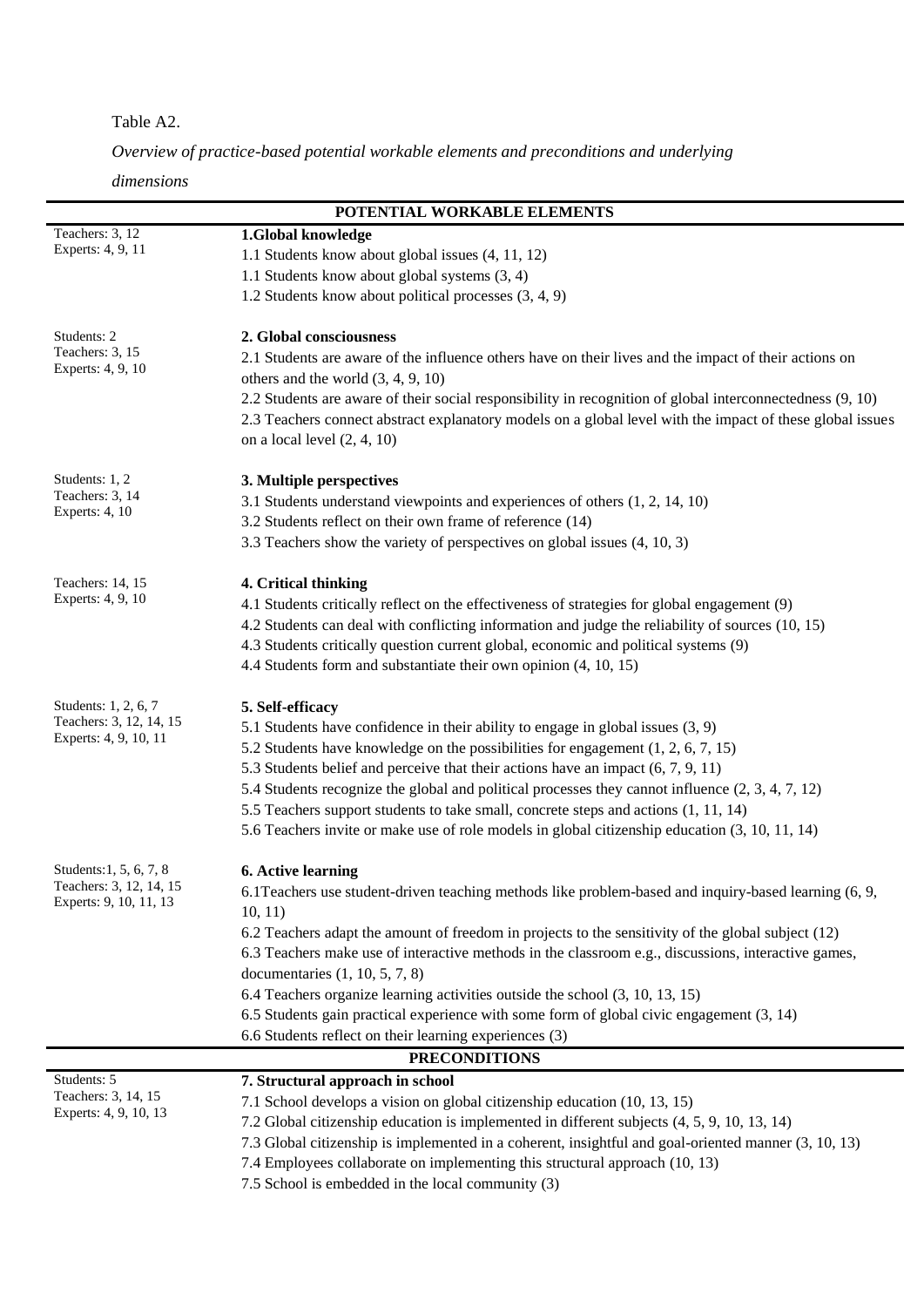| Students: 2, 7<br>Teachers: 3, 14, 15<br>Experts: 9, 13          | 8. School democracy<br>8.1 School is a safe place in which students practice with citizenship competencies (2, 3, 7, 9, 13, 14, 15)<br>8.2 School involves students in decision-making processes (3, 9, 14, 15)                                                                                                                                                                        |
|------------------------------------------------------------------|----------------------------------------------------------------------------------------------------------------------------------------------------------------------------------------------------------------------------------------------------------------------------------------------------------------------------------------------------------------------------------------|
| Teachers: 3, 12, 14<br>Experts: 4, 9, 10                         | 9. Open pedagogical climate<br>9.1 Students feel safe to share their feelings and opinions (3, 12)<br>9.2 Students have an open attitude towards others $(3, 12)$<br>9.3 Teachers provide opportunities for an open dialogue about global issues (9, 14)<br>9.4 Teachers fulfill an exemplary role by showing their vulnerability and setting boundaries in the<br>classroom $(4, 14)$ |
| Students: 6, 7<br>Teachers: 3, 12, 14, 15<br>Experts: 10, 11, 13 | 10. Connection with experiences of students<br>10.1 Students experience a sense of urgency $(3, 6, 7, 11, 13)$<br>10.2 Students have personal encounters with people from another region, country or culture (3, 6, 10, 13,<br>14, 15)<br>10.3 Teachers make global subjects meaningful in other contexts of students' life (11, 12)                                                   |
| Students: 1, 2, 5, 7<br>Teachers: 3, 12, 14, 15<br>Experts: 11   | 11. willingness to take action<br>11.1 Students have the autonomy to choose subjects and civic activities they find interesting and/or<br>important (1, 3, 5, 12, 15)<br>11.2 Teachers, family and friends of students are supportive of civic engagement $(1, 2, 7, 8, 11, 12)$                                                                                                       |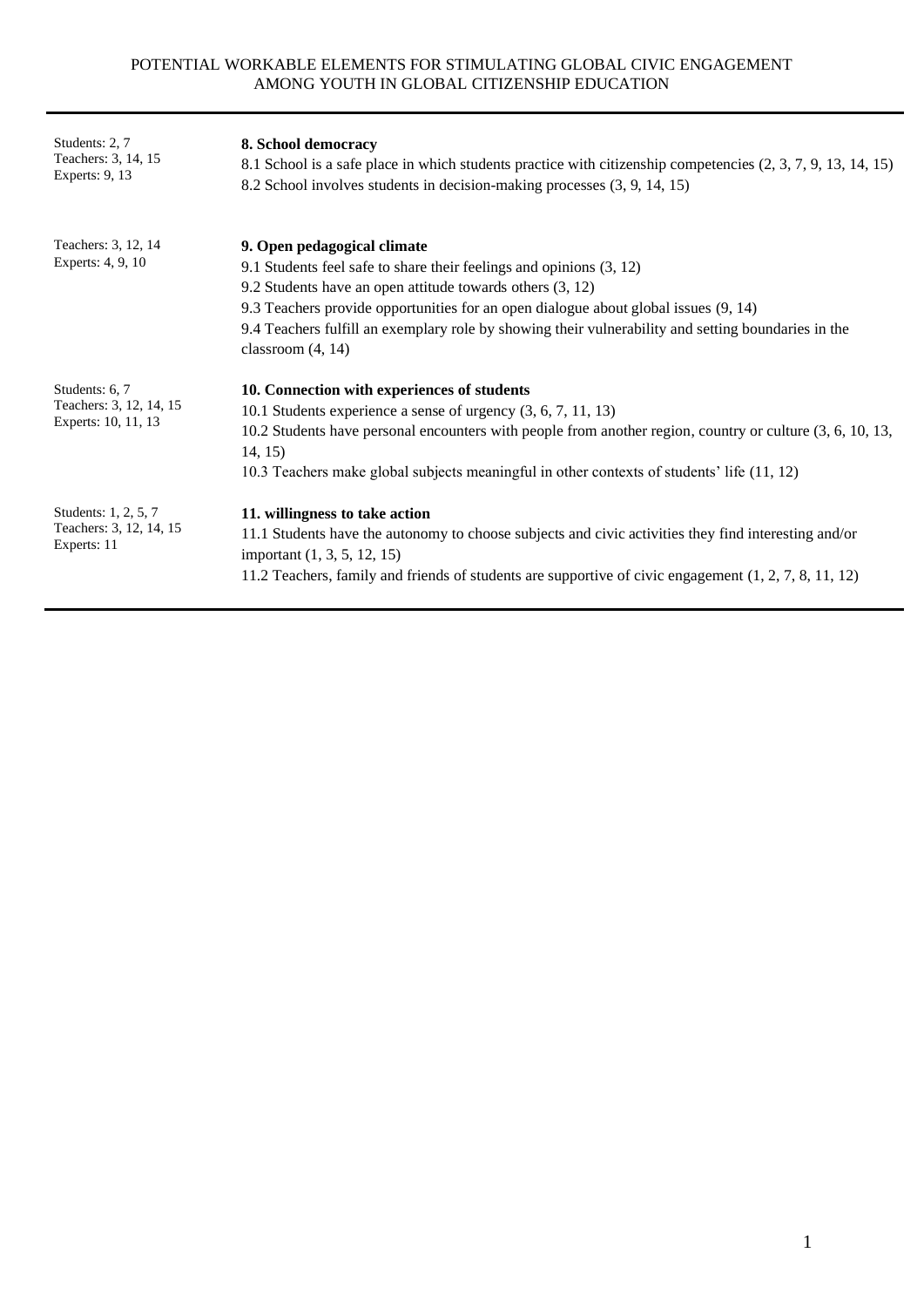Table A3.

|                                                             | POTENTIAL WORKABLE ELEMENTS                                                                                                            |                      |
|-------------------------------------------------------------|----------------------------------------------------------------------------------------------------------------------------------------|----------------------|
| Lorenzini (2013); Daens et al.                              | 1.Global knowledge                                                                                                                     | L, P                 |
| (2011); Sklad et al. (2016);                                | 1.1 Students know about global issues                                                                                                  | L, P                 |
| Davies (2006); Youniss et al.<br>(2002); Manganelli et al.  | 1.2 Students know about global systems                                                                                                 | L, P                 |
| $(2014)$ ; Brown $(2018)$                                   | 1.3 Students know about political processes                                                                                            | L, P                 |
| Teachers: 3, 12                                             |                                                                                                                                        |                      |
| Experts: 4, 9, 11                                           |                                                                                                                                        |                      |
| Lorenzini (2013); Daens et al.                              | 2. Global consciousness                                                                                                                | L, P                 |
| (2011)                                                      | 2.1 Students are aware of the influence others have on their lives and the impact of their actions                                     | L, P                 |
| Students: 2<br>Teachers: 3, 15                              | on others and the world                                                                                                                |                      |
| Experts: 4, 9, 10                                           | 2.2 Students are aware of their social responsibility in recognition of global interconnectedness                                      | L, P                 |
|                                                             | 2.3 Teachers connect abstract explanatory models on a global level with the impact of these                                            | L, P                 |
|                                                             | global issues on a local level.                                                                                                        |                      |
|                                                             |                                                                                                                                        |                      |
| Veugelers et al. (2008); Sklad                              | 3. Multiple perspectives                                                                                                               | L, P                 |
| et al., (2016); Nieuwelink et<br>al. (2016); Eidhof (2020); | 3.1 Students understand viewpoints and experiences of others                                                                           | L, P                 |
| Tourney-Purta (2002); Brown                                 | 3.2 Students reflect on their own frame of reference                                                                                   | L, P                 |
| (2018)                                                      | 3.3 Teachers show the variety of perspectives on global issues                                                                         | ${\bf P}$            |
| Students: 1, 2<br>Teachers: 3, 14                           |                                                                                                                                        |                      |
| Experts: $4, 10$                                            |                                                                                                                                        |                      |
| Eidhof (2020); Nieuwelink et                                |                                                                                                                                        |                      |
| al., 2016)                                                  | 4. Critical thinking<br>4.1 Students critically reflect on the effectiveness of strategies for global engagement                       | L, P<br>${\bf P}$    |
| Teachers: 14, 15                                            | 4.2 Students can deal with conflicting information and judge the reliability of sources                                                | ${\bf P}$            |
| Experts: 4, 9, 10                                           | 4.3 Students critically question current global, economic and political systems                                                        | L, P                 |
|                                                             | 4.4 Students form and substantiate their own opinion                                                                                   | L, P                 |
|                                                             |                                                                                                                                        |                      |
| Lorenzini (2013); Davies                                    | 5. Self-efficacy                                                                                                                       | L, P                 |
| (2006); Eidhof (2020);                                      | 5.1 Students have confidence in their ability to engage in global issues                                                               | L, P                 |
| Manganelli et al., (2014);<br>Brown (2018)                  | 5.2 Students have knowledge on the possibilities for engagement                                                                        | L, P                 |
| Students: 1, 2, 6, 7                                        | 5.3 Students belief and perceive that their actions have an impact                                                                     | $\mathbf{P}$         |
| Teachers: 3, 12, 14, 15                                     | 5.4 Students recognize the global and political processes they cannot influence                                                        | P                    |
| Experts: 4, 9, 10, 11                                       | 5.5 Teachers support students to take small, concrete steps and actions                                                                | ${\bf P}$            |
|                                                             | 5.6 Teachers invite or make use of role models in global citizenship education                                                         | L, P                 |
|                                                             |                                                                                                                                        |                      |
| Veugelers et al., (2008);<br>Daens et al., (2011); Davies   | <b>6. Active learning</b>                                                                                                              | L, P                 |
| $(2006)$ ; Brunell $(2013)$ ;                               | 6.1 Teachers use student-driven teaching methods like problem-based and inquiry-based learning                                         | $\, {\bf P}$         |
| Eidhof (2020); Youniss et al.,                              | 6.2 Teachers adapt the amount of freedom in projects to the sensitivity of the global subject                                          | P                    |
| (2002)<br>Students: 1, 5, 6, 7, 8                           | 6.3 Teachers make use of interactive methods in the classroom (e.g., discussions, interactive                                          | L, P                 |
| Teachers: 3, 12, 14, 15                                     | games, documentaries)                                                                                                                  |                      |
| Experts: 9, 10, 11, 13                                      | 6.4 Teachers organize learning activities outside the school                                                                           | L, P                 |
|                                                             | 6.5 Students gain practical experience with some form of global civic engagement<br>6.6 Students reflect on their learning experiences | $\, {\bf P}$<br>L, P |
|                                                             | <b>PRECONDITIONS</b>                                                                                                                   |                      |
| Veugelers et al., (2008);                                   | 7. Structural approach in school                                                                                                       |                      |
| Daens et al., (2011);                                       | 7.1 School develops a vision on global citizenship education                                                                           | L, P<br>${\bf P}$    |
| Nieuwelink et al., (2016);                                  | 7.2 Global citizenship education is implemented in different subjects                                                                  | L, P                 |
| Eidhof (2020); Tourney-Purta                                | 7.3 Global citizenship is implemented in a coherent, insightful and goal-oriented manner                                               | L, P                 |
| (2002)<br>Students: 5                                       | 7.4 Employees collaborate on implementing this structural approach                                                                     | $\mathbf{P}$         |
|                                                             |                                                                                                                                        |                      |

*Overview of synthesized potential workable elements and preconditions and underlying dimensions*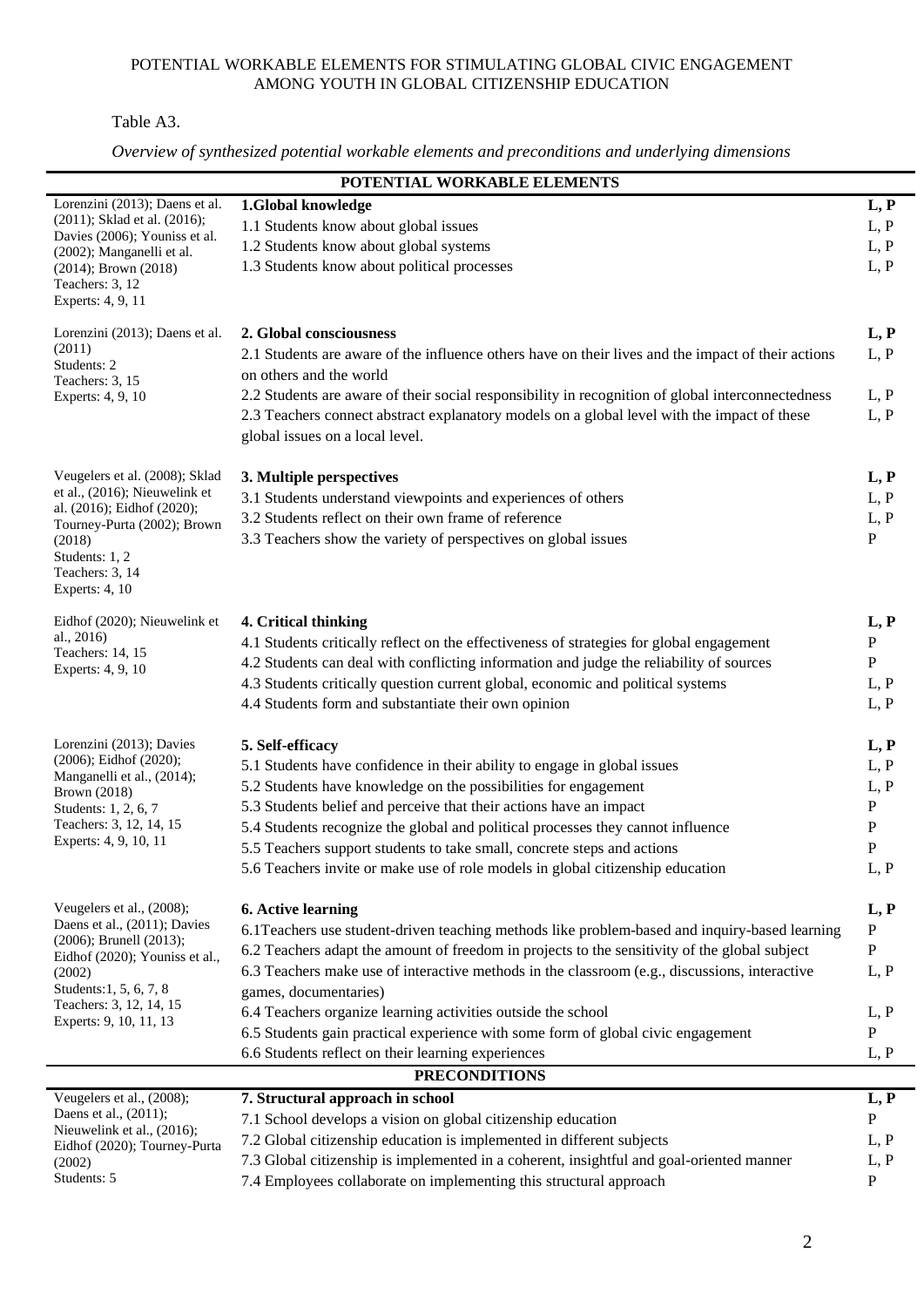| Teachers: 3, 14, 15<br>Experts: 4, 9, 10, 13                                                               | 7.5 School is embedded in the local community                                                                     | $\mathbf{P}$ |  |  |  |  |  |
|------------------------------------------------------------------------------------------------------------|-------------------------------------------------------------------------------------------------------------------|--------------|--|--|--|--|--|
| Daens et al., (2011); Davies                                                                               | 8. School democracy                                                                                               |              |  |  |  |  |  |
| $(2006)$ ; Eidhof $(2020)$ ;                                                                               | 8.1 School is a safe place in which students practice with citizenship competencies                               | L, P         |  |  |  |  |  |
| Youniss et al., (2002);<br>Tourney-Purta (2002)<br>Students: 2, 7<br>Teachers: 3, 14, 15<br>Experts: 9, 13 | 8.2 School involves students in decision-making processes                                                         | L, P         |  |  |  |  |  |
| Nieuwelink et al., (2016);                                                                                 | 9. Open pedagogical climate                                                                                       | L, P         |  |  |  |  |  |
| Eidhof (2020); Tourney-Purta<br>(2002)<br>Teachers: 3, 12, 14<br>Experts: 4, 9, 10                         | 9.1 Students feel safe to share their feelings and opinions                                                       | L, P         |  |  |  |  |  |
|                                                                                                            | 9.2 Students have an open attitude towards others                                                                 | L, P         |  |  |  |  |  |
|                                                                                                            | 9.3 Teachers provide opportunities for an open dialogue about global issues                                       | L, P         |  |  |  |  |  |
|                                                                                                            | 9.4 Teachers fulfill an exemplary role by showing their vulnerability and setting boundaries in the<br>classroom  | $\mathbf{P}$ |  |  |  |  |  |
| Eidhof (2020)                                                                                              | 10. Connection with experiences of students                                                                       | P            |  |  |  |  |  |
| Students: 6, 7                                                                                             | 10.1 Students experience a sense of urgency                                                                       | $\mathbf{P}$ |  |  |  |  |  |
| Teachers: 3, 12, 14, 15<br>Experts: 10, 11, 13                                                             | 10.2 Students have personal encounters with people from another region, country or culture                        | $\mathbf{P}$ |  |  |  |  |  |
|                                                                                                            | 10.3 Teachers make global subjects meaningful in other contexts of students' life                                 | L, P         |  |  |  |  |  |
| Eidhof (2020)                                                                                              | 11. Willingness to take action                                                                                    | L, P         |  |  |  |  |  |
| Students: 1, 2, 5, 7<br>Teachers: 3, 12, 14, 15<br>Experts: 11                                             | 11.1 Students have the autonomy to choose subjects and civic activities they find interesting<br>and/or important | L, P         |  |  |  |  |  |
|                                                                                                            | 11.2 Teachers, family and friends of students are supportive of civic engagement                                  | P            |  |  |  |  |  |
|                                                                                                            |                                                                                                                   |              |  |  |  |  |  |

*Note.* **L:** synthesized from literature; **P:** synthesized from practice-based insights from stakeholders.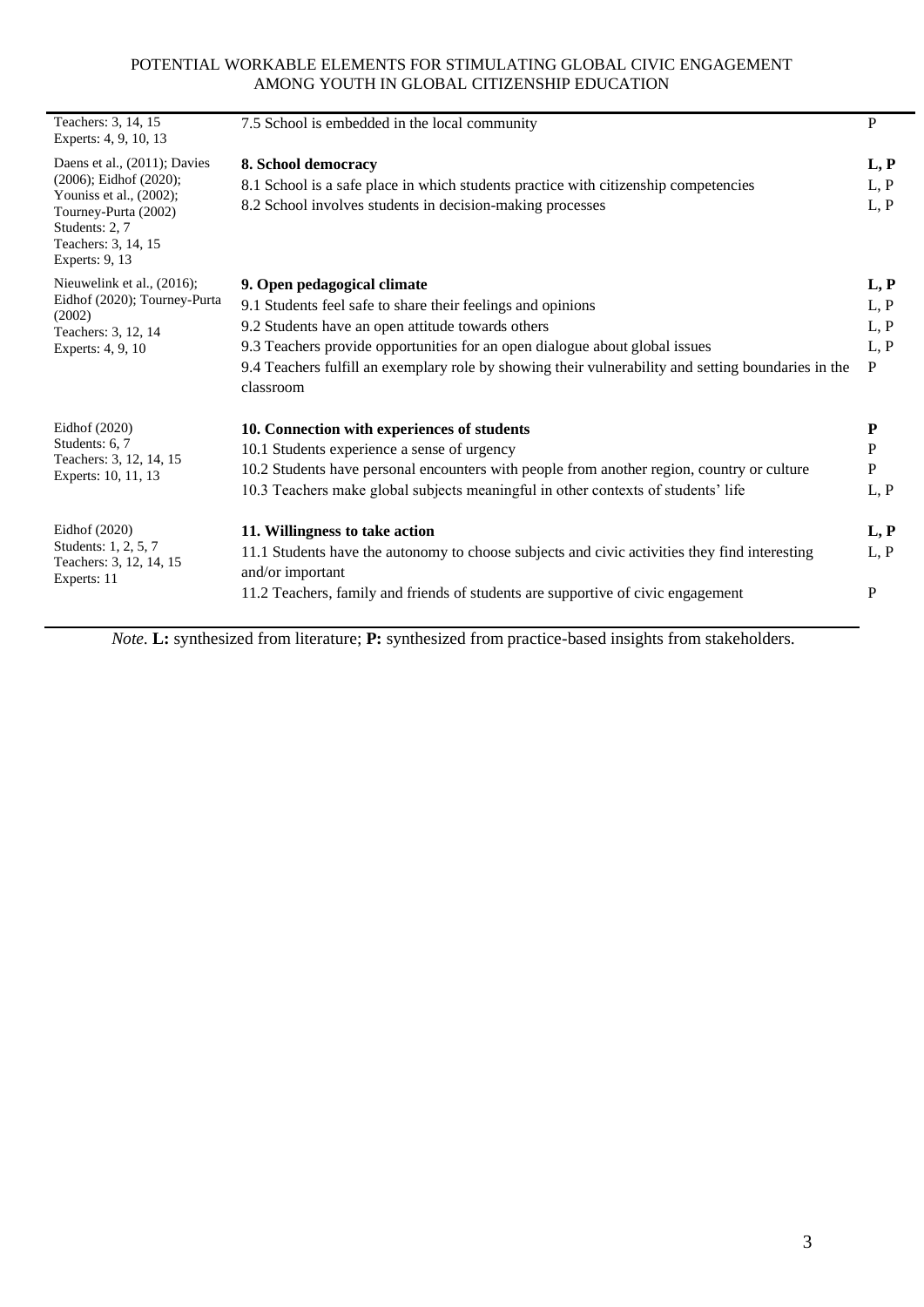Table A4.

*Overview of classifications of potential workable elements and preconditions for stimulating global civic engagement in the document analysis of the program elements of Globaland XL*

|                                                                                                                                                                                                                             |       |       |                |                          |       |        | Classification |          |       |  |  |  |  |  |
|-----------------------------------------------------------------------------------------------------------------------------------------------------------------------------------------------------------------------------|-------|-------|----------------|--------------------------|-------|--------|----------------|----------|-------|--|--|--|--|--|
| POTENTIAL WORKABLE ELEMENTS                                                                                                                                                                                                 |       |       |                |                          |       |        |                |          |       |  |  |  |  |  |
| The program contains information about the way in which                                                                                                                                                                     |       |       |                |                          |       |        |                |          |       |  |  |  |  |  |
| Program element                                                                                                                                                                                                             | 1     | 2     | $\mathfrak{Z}$ | $\overline{4}$           | 5     | 6      | 7              | 8        | 9     |  |  |  |  |  |
| 1. Global knowledge                                                                                                                                                                                                         |       |       |                |                          |       |        |                |          |       |  |  |  |  |  |
| 1.1 students acquire knowledge of global issues                                                                                                                                                                             |       | $+/-$ | $+/-$          | $+/-$                    | $+/-$ | $+/-$  | $+/-$          | $+/-$    | $+/-$ |  |  |  |  |  |
| 1.2 students acquire knowledge of global systems                                                                                                                                                                            |       | $+/-$ | $+/-$          |                          | $+/-$ |        | $+/-$          |          | $+/-$ |  |  |  |  |  |
| 1.3 students acquire knowledge of political processes                                                                                                                                                                       |       | $+/-$ | $+/-$          |                          | $+/-$ |        | $+/-$          |          | $+/-$ |  |  |  |  |  |
| 2. Global consciousness                                                                                                                                                                                                     |       |       |                |                          |       |        |                |          |       |  |  |  |  |  |
| 2.1  students are made aware of the influence others have on their lives and the impact of their<br>actions on others and the world<br>2.2  students are made aware of their social responsibility in recognition of global |       |       | $+/-$          | $\overline{\phantom{a}}$ | $+/-$ | $\sim$ | $+/-$          | $+/-$    | $+/-$ |  |  |  |  |  |
| interconnectedness                                                                                                                                                                                                          |       |       |                |                          |       |        |                |          |       |  |  |  |  |  |
| 2.3  teachers connect abstract explanatory models on a global level with the impact of these global                                                                                                                         |       |       | $+/-$          |                          | $+/-$ |        | $+/-$          |          | $+/-$ |  |  |  |  |  |
| issues on a local level                                                                                                                                                                                                     |       |       |                |                          |       |        |                |          |       |  |  |  |  |  |
| 3. Multiple perspectives                                                                                                                                                                                                    |       |       |                |                          |       |        |                |          |       |  |  |  |  |  |
| 3.1  students learn to understand viewpoints and experiences of others                                                                                                                                                      |       |       |                | $+/-$                    | $+/-$ | $+/-$  |                |          |       |  |  |  |  |  |
| 3.2  students learn to reflect on their own frame of reference                                                                                                                                                              |       |       |                |                          |       |        |                |          |       |  |  |  |  |  |
| 3.3  teachers show a variety of perspectives on global issues                                                                                                                                                               |       |       |                |                          |       |        |                |          |       |  |  |  |  |  |
| 4. Critical thinking                                                                                                                                                                                                        |       |       |                |                          |       |        |                |          |       |  |  |  |  |  |
| 4.1  students learn to critically reflect on the effectiveness of strategies for global engagement                                                                                                                          |       |       |                |                          |       |        |                |          |       |  |  |  |  |  |
| 4.2  students learn to deal with conflicting information and learn to judge the reliability of sources                                                                                                                      |       |       |                |                          |       |        |                |          |       |  |  |  |  |  |
| 4.3  students learn to critically question current global, economic and political systems                                                                                                                                   |       |       |                |                          |       |        |                |          | $+/-$ |  |  |  |  |  |
| 4.4  students learn to form and substantiate their own opinion                                                                                                                                                              |       |       |                |                          | $+/-$ |        |                |          | $+/-$ |  |  |  |  |  |
| 5. Self-efficacy                                                                                                                                                                                                            |       |       |                |                          |       |        |                |          |       |  |  |  |  |  |
| 5.1.  students gain confidence in their ability to engage in global issues                                                                                                                                                  |       |       |                |                          |       |        |                |          |       |  |  |  |  |  |
| 5.2  students acquire knowledge on the possibilities for engagement                                                                                                                                                         |       |       | $+/-$          |                          |       |        | $+/-$          | $^{+/-}$ | $+/-$ |  |  |  |  |  |
| 5.3  students belief and perceive that their actions have an impact                                                                                                                                                         |       |       |                |                          |       |        |                |          |       |  |  |  |  |  |
| 5.4  students learn to recognize the global and political processes they cannot influence                                                                                                                                   |       |       |                |                          |       |        |                |          |       |  |  |  |  |  |
| 5.5  teachers support students to take small, concrete steps and actions                                                                                                                                                    |       |       |                |                          |       |        |                |          |       |  |  |  |  |  |
| 5.6  teachers invite or make use of role models in global citizenship education                                                                                                                                             |       |       |                |                          |       |        |                |          |       |  |  |  |  |  |
| 6. Active learning                                                                                                                                                                                                          |       |       |                |                          |       |        |                |          |       |  |  |  |  |  |
| 6.1  the program uses student-driven teaching methods like problem-based and inquiry-based                                                                                                                                  |       |       |                |                          |       |        |                |          |       |  |  |  |  |  |
| learning                                                                                                                                                                                                                    |       |       |                |                          |       |        |                |          |       |  |  |  |  |  |
| 6.2  teachers adapt the amount of freedom in projects to the sensitivity of the global subject                                                                                                                              |       |       |                |                          |       |        |                |          |       |  |  |  |  |  |
| 6.3  the program makes use of interactive methods in the classroom (e.g., discussions, interactive<br>games, films)                                                                                                         | $+/-$ | +/-   | $+/-$          | $+/-$                    | $+/-$ |        | $^{+/-}$       | $+/-$    | $+/-$ |  |  |  |  |  |
| 6.4  the program contains learning activities outside the school                                                                                                                                                            |       |       |                |                          |       |        |                |          |       |  |  |  |  |  |
| 6.5  students gain practical experience with some form of global civic engagement                                                                                                                                           |       |       |                |                          |       |        |                |          |       |  |  |  |  |  |
| 6.6  students reflect on their learning experiences                                                                                                                                                                         |       |       |                |                          |       |        |                |          |       |  |  |  |  |  |

**PRECONDITIONS**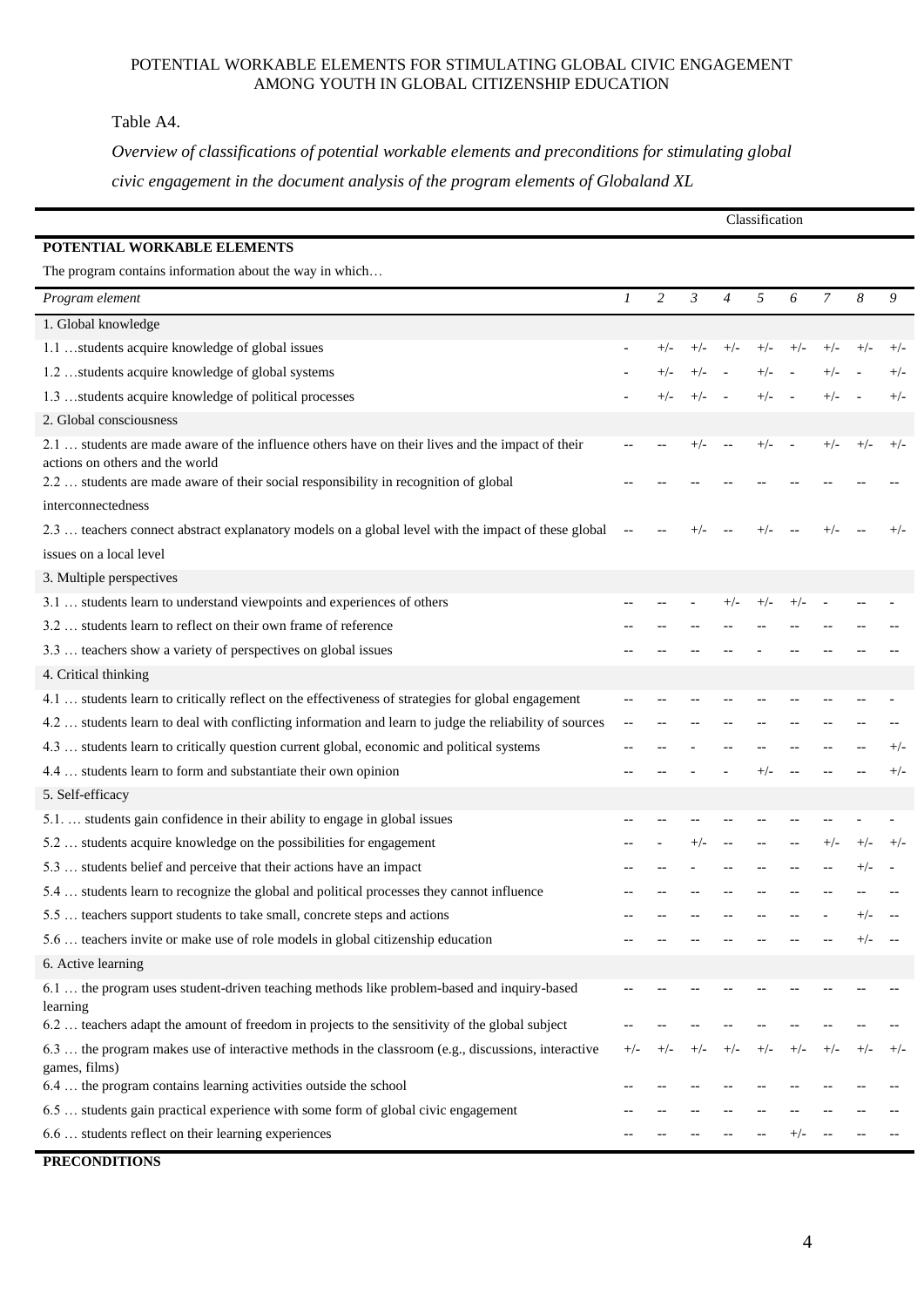| The program contains information about the way in which                                              |     |          |  |       |       |  |  |
|------------------------------------------------------------------------------------------------------|-----|----------|--|-------|-------|--|--|
| 7. Structural approach in school                                                                     |     |          |  | n.a.  |       |  |  |
| 7.1  schools develop a vision on global citizenship                                                  |     |          |  |       |       |  |  |
| 7.2  global citizenship education is implemented in different subjects                               |     |          |  |       |       |  |  |
| 7.3  global citizenship is implemented in a coherent, insightful and goal-oriented manner            |     |          |  |       |       |  |  |
| 7.4  employees collaborate on implementing this structural approach                                  |     |          |  |       |       |  |  |
| 7.5  the school is embedded in the local community                                                   |     |          |  |       |       |  |  |
| 8. School democracy                                                                                  |     |          |  | n.a.  |       |  |  |
| 8.1  school is a safe place in which students practice with citizenship competencies                 |     |          |  |       |       |  |  |
| 8.2  school involves students in decision-making processes                                           |     |          |  |       |       |  |  |
| 9. Open pedagogical climate                                                                          |     |          |  |       |       |  |  |
| 9.1  students feel safe to share their feelings and opinions                                         |     |          |  |       |       |  |  |
| 9.2  students have an open attitude towards others                                                   |     |          |  |       |       |  |  |
| 9.3  teachers provide opportunities for an open dialogue about global issues                         |     |          |  | $+/-$ | $+/-$ |  |  |
| 9.4  teachers fulfill an exemplary role by showing their vulnerability and setting boundaries in the |     |          |  |       |       |  |  |
| classroom                                                                                            |     |          |  |       |       |  |  |
| 10. Connection with experiences of students                                                          |     |          |  |       |       |  |  |
| 10.1  students experience a sense of urgency                                                         |     |          |  |       |       |  |  |
| 10.2  students have personal encounters with people from another region, country or culture          |     |          |  |       |       |  |  |
| 10.3  teachers make global subjects meaningful in other contexts of students' life                   |     |          |  |       |       |  |  |
| 11. Willingness to take action                                                                       |     |          |  |       |       |  |  |
| 11.1  teachers give students autonomy to choose subjects and civic activities they find interesting  | $-$ | $^{+/-}$ |  |       |       |  |  |
| and/or important                                                                                     |     |          |  |       |       |  |  |
| 11.2  students experience that their social environment is supportive of civic engagement            |     |          |  |       |       |  |  |

*Note.* Program element  $1 =$  Opstart project;  $2 =$  Land besturen  $(4x)$ ;  $3 =$  Ghetto radio;  $4 =$  Escape route; 5  $=$  Filmquiz; 6 = Detectives; 7 = Movie factory; 8 = Make a change; 9 = True Comics. Classification "--" = missing/unknown; "-" = somewhat present; "+/-" = clearly present; "+" = clearly present and somewhat justified; " $++$ " = clearly present and clearly justified; "n.a." = not applicable.